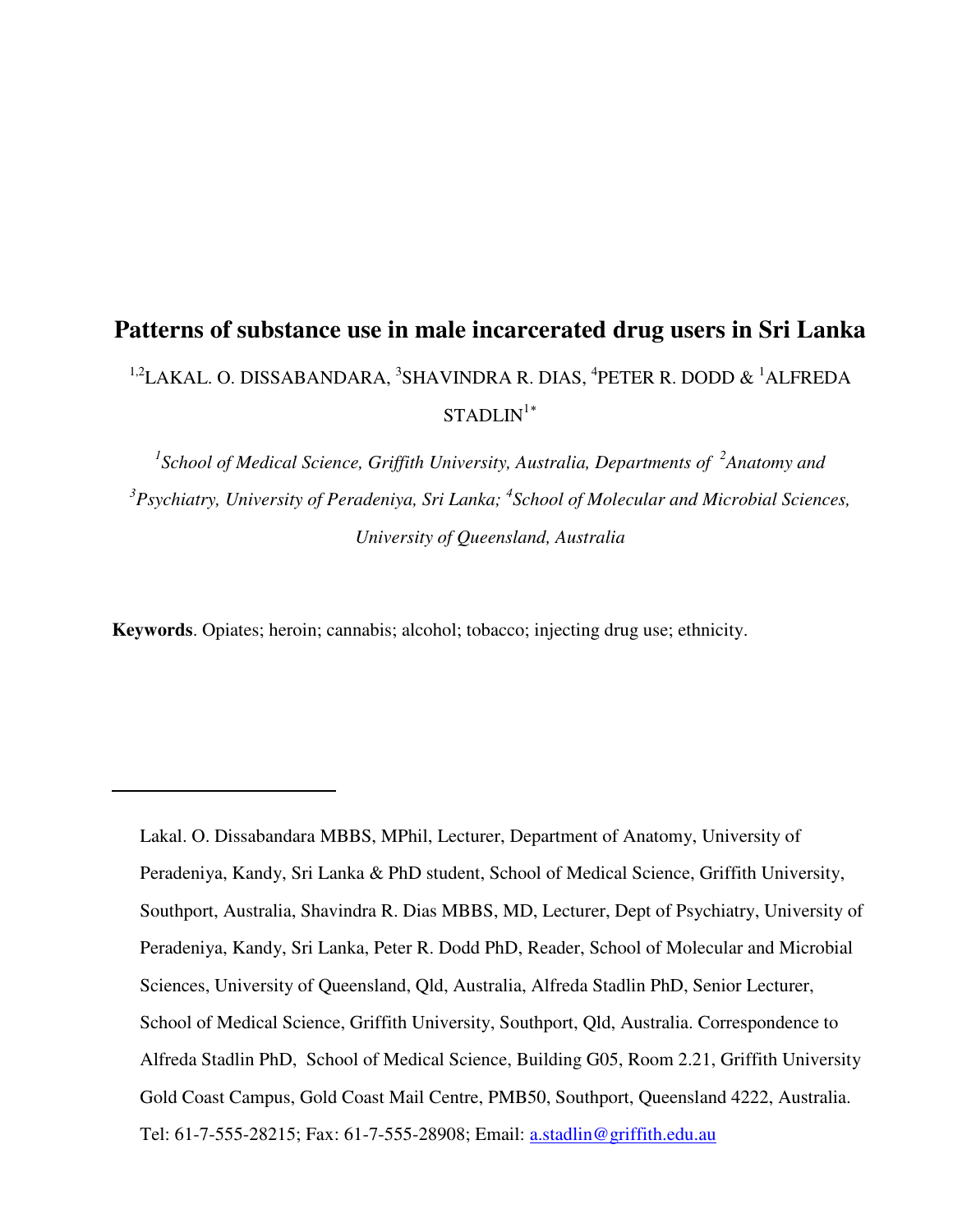# **Abstract**

*Introduction and Aims.* The number of illicit drug users incarcerated in Sri Lanka has been growing over the last decade. This paper presents drug-use characteristics and risk-taking behaviours among a group of male incarcerated drug users. *Design and Methods*. An interviewer-administered structured questionnaire was completed by 278 drug users in three prisons in Sri Lanka. *Results.* The majority (81.3%) of interviewees were aged 25–45 years. Most of them had received low levels of education, and experienced childhood delinquency and a deprived upbringing. Drug use was largely initiated during early adolescence, then continued to chronicity and to the development of drug dependence. There was a significant family history of substance abuse. There was a high incidence (25-35%) of family history of drug abuse. Heroin (98%) and cannabis (54%) were the main drugs of abuse in the past 30 days. Polydrug use was common (75% in the past 12 months). Tobacco and alcohol use were widespread. The prevalence of intravenous drug use was higher than officially reported (1% vs 15.8%). There was a high prevalence (53%) of risk-taking sexual behaviour. *Discussion and Conclusion.* The pattern of drug use was similar to those reported in nearby countries. However, the high prevalence of intravenous drug use and risk-taking sexual behaviour is a concern. There is an urgent need to develop effective treatment strategies and to prevent the spread of HIV and hepatitis in Sri Lanka.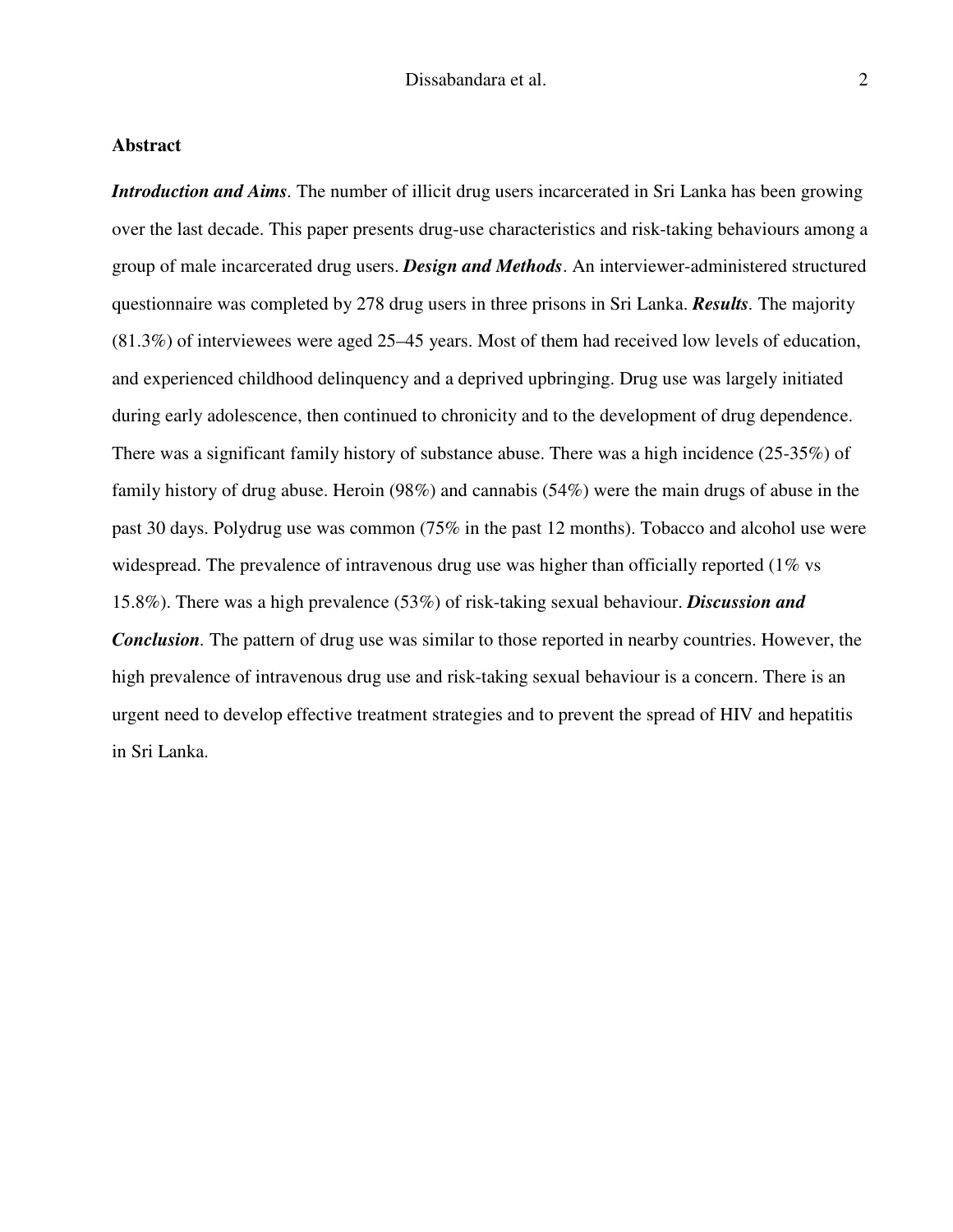# **Introduction**

Drug addicts account for a significant proportion of prison admissions throughout the world [1-4]. Drug use is markedly more common among adult male prisoners than in the general population [5-7]. The prison drug-addict population tends to have fewer educational qualifications, more financial difficulties, poorer physical health, and more behavioural, psychological and psychiatric problems than non-drug-using prisoners [8, 9]. There is growing concern about the increased number of drug-dependent prisoners because of the need to provide special programs such as treatment and rehabilitation within the prison  $[10]$ , and because of the spread of infections such as HIV and hepatitis due to needle sharing by intravenous drug users (IDU)s.

In Sri Lanka, drug-related crimes and prison admissions have steadily increased in recent years. In 1981 there were about 800 drug-related arrests, but this had grown to about 5,000 by 1996  $[11]$ , and to about 16,000 by 1999  $[12]$ . The latest data in 2006 showed that there were 47,298 drugrelated arrests. More than half of the arrestees were over 30 years of age and the male to female ratio was 28:1[13].

Despite the high rate of drug-related arrests in this country, little data is available on drug-use patterns and associated risk factors among incarcerated drug users. Such information would help guide health-promotion and intervention/treatment strategies, and facilitate the monitoring of riskfactor trends over time. The prison environment provides an excellent opportunity for the development of drug treatment strategies, since currently there are no established programs in the country; at present, community drug users are hard to reach because of the stigma associated with drug use. This is the first study to establish demographic characteristics, patterns of drug use, and risk behaviour in a sample of male incarcerated drug users in Sri Lanka. It is hoped that such data will provide incentive for treatment strategies to be developed for the country.

## **Methods**

The study was conducted in 3 male prison units in Kandy, Sri Lanka over a period of 6 months from September 2006 to March 2007. The subjects were recruited during the morning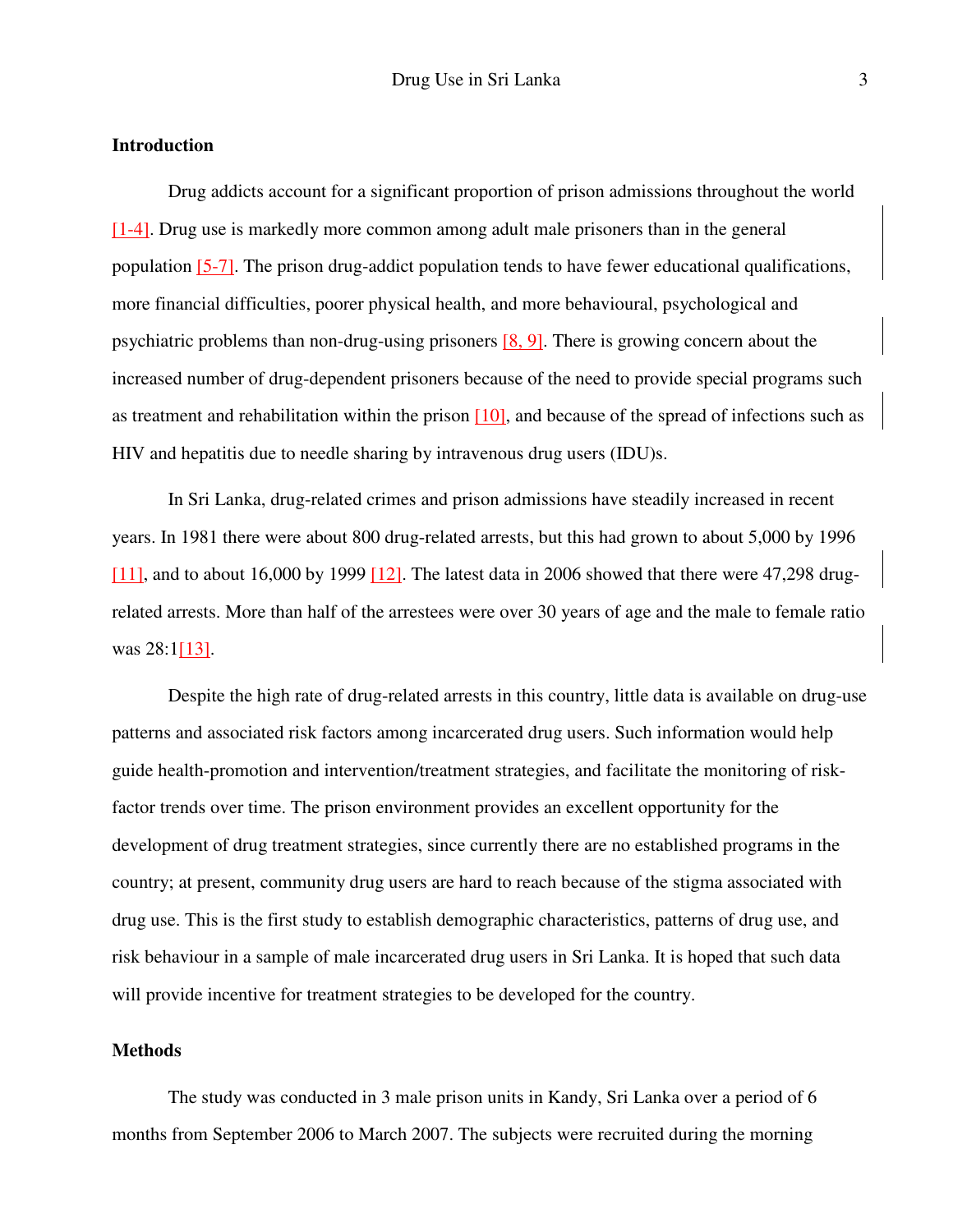assembly, when the study was explained to them. Only those who had been imprisoned for drug and drug-related offences and those who could read and understand Sinhalese were asked to participate by giving written consent. An interviewer-administered structured questionnaire was used to ascertain personal and family details, first-time drug use, the pattern of drug use, alcohol and tobacco use, sexual behaviour, and family history of substance use. Interviews were conducted in a private room within the prison by a trained interviewer with a medical or sociological background, after binding assurances of anonymity were given to the prisoners. Each interview lasted 60 to 90 minutes. All subjects were assessed for substance dependence using DSM-IV criteria.

Informed written consent was obtained prior to the interview. Ethical approval for the study was obtained from the Human Research Ethics Committee, Faculty of Medicine, University of Peradeniya, Sri Lanka.

The data were analysed using SPSS version 14. Means and standard deviations were calculated for continuous data, and categorical data are presented as percentage frequencies.

# **Results**

## *Demographics*

The final sample consisted of 278 inmates, after 16 incomplete interviews were excluded due to language comprehension problems. The age range of the participants was 19 to 61 years with an average of  $34 \pm 8.2$  years. The majority (81.3%) were 25–45 years of age.

The majority of the prisoners interviewed were Sinhalese from the Western province, and their main religion Buddhism. There were similar numbers of married and unmarried inmates. Only 10% had completed secondary education; 26 % were manual labourers and 20% street vendors. Most lived in their own home or in their parents' home (Table 1).

## *Family history*

The majority (91.6%) of parents of the drug users were married. The level of parental education was low: 162 (62.5%) of fathers and 172 (67.5%) of mothers had either no or only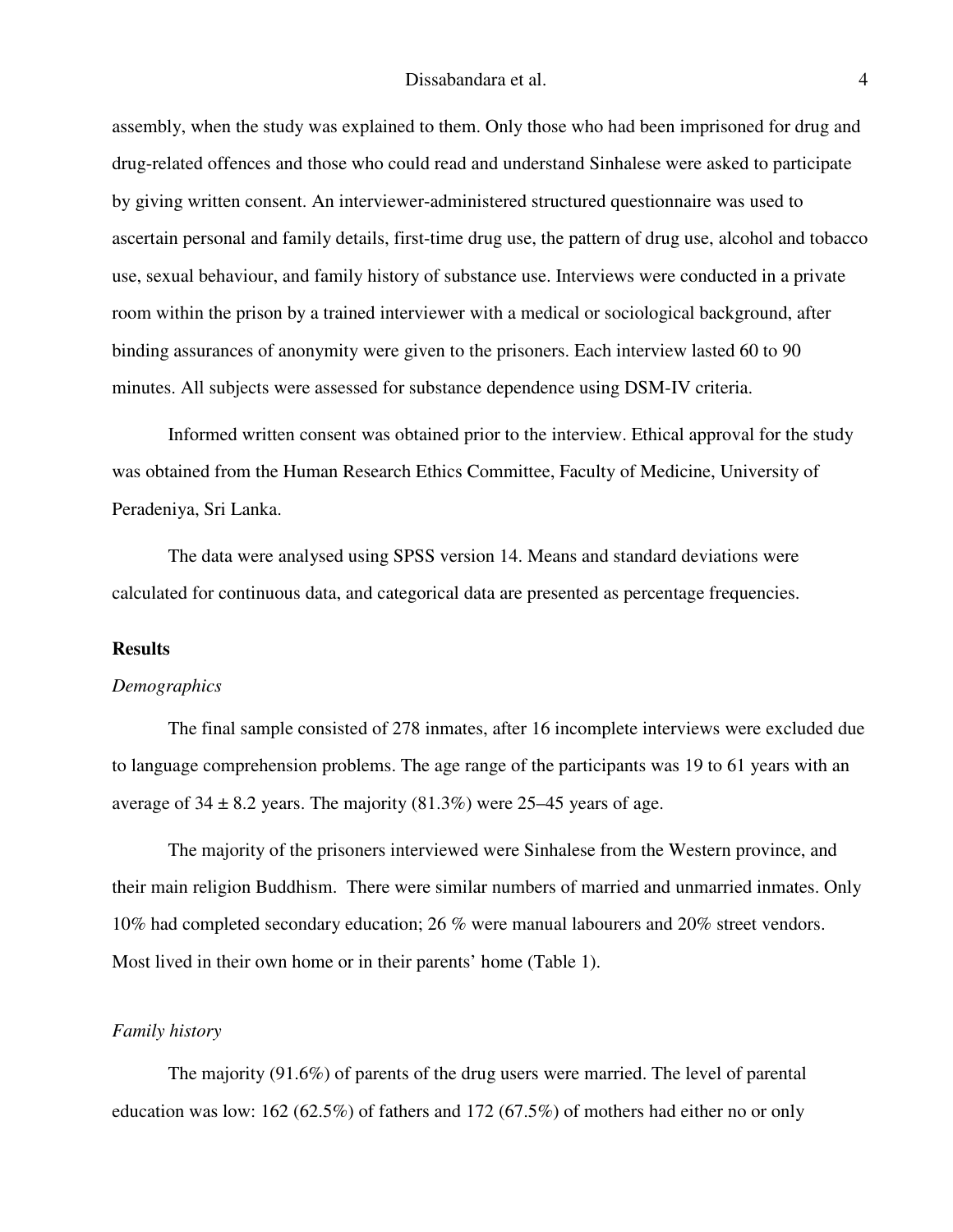primary education. A high prevalence of licit and illicit substance use was found among family members. The fathers of drug users frequently smoked and drank, and 25% of them used drugs. Smoking (68%), drinking (37%) and taking drugs (35%) were also common amongst siblings (Table 2).

# *Patterns of alcohol and tobacco use*

The prevalence of lifetime and last-12-month use of alcohol were 95% and 84% respectively. The average age of initiation of alcohol use was  $18.3 \pm 3.8$  years (Table 3). Arrack, a spirit made of coconut palm sap, was the commonest type of alcohol used (37.6%) while 25.3% and 19.3% drank beer and illicit liquor respectively. Of the last-12-month alcohol users, 54.5% used alcohol on a regular basis (weekly or more), with 16.8% reporting daily alcohol consumption. The average daily consumption during a typical day of alcohol drinking was  $11.7 \pm 11.4$  units.

All the drug users were current smokers, and had begun using tobacco in adolescence or earlier. The age at first use of tobacco was  $16.6 \pm 3.4$  years (Table 3) The most common modes of use were cigarettes (79.5%) and a local preparation (Beedi; 13.7%.) The average number of cigarettes or Beedi smoked daily were  $18 \pm 10.1$  while the average duration of regular tobacco use was  $11.1 \pm 6.9$  years.

# *Patterns of drug use*

Table 4 shows the types of drug used by the prisoners. All subjects interviewed, except for 10 primarily heroin users and 4 primarily cannabis users, fulfilled the DSM-IV criteria for substance dependence. The average age at first drug use was at  $18.1 \pm 4.9$  years (Table 3). The average duration of drug use was  $15 \pm 7.1$  years, equivalent to an average of  $42.5 \pm 14.2$  % of their life. The average duration of heroin use was  $13.1 \pm 7$  years.

The two most frequently used drugs were heroin and cannabis (Table 4). Cannabis was mainly used in the form of ganja cigars (joints). Other types of cannabis consumed were charesh and modaka. Only 27.9% of cannabis users were daily users. They consumed an average of 3.9 joints per day. All the lifetime heroin users had continued to use heroin during the last 12 months as well as the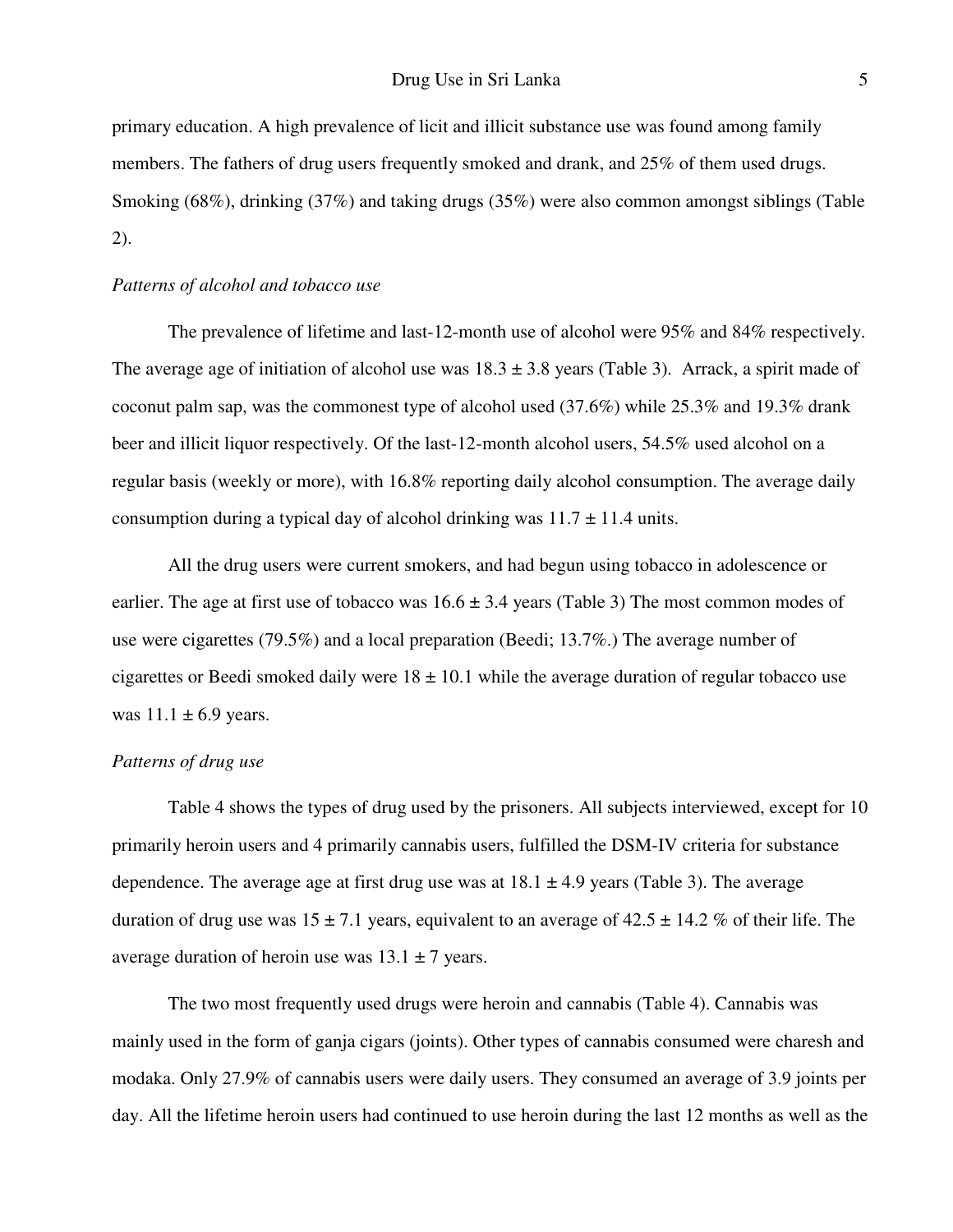last 30 days prior to imprisonment (Table 4). They were all daily users, with an average daily dose of  $432 \pm 377$  mg (range 50–4,000 mg) per day. The majority of heroin users (53.8%) consumed heroin three times a day; 37% used heroin more than three times a day. Methadone, opium, tramadol, cough syrup and diazepam use was relatively common (Table 4). The prevalence of regular use of cocaine, and recreational drugs such as ecstasy, amphetamines and methamphetamines was low.

More than two-thirds of respondents had used cannabis as their "gateway" drug to heroin use, while less than one-third used heroin in this way (Table 5). The great majority of users were introduced to drugs by friends (Table 5). The predominant reason given for first taking drugs was to seek excitement (Table 5). Nearly half the participants became regular drug users right from the initiation of drug use (Table 5).

The prevalence of lifetime and last-twelve-month polydrug use were  $78.6\%$  (n = 217) and 75.4% (n=210) respectively. The most-preferred combination was heroin and cannabis (79.1%) followed by heroin, cannabis and valium (16%). 92.7% of the polydrug users mentioned "to increase the effect of drugs" as the reason for polydrug use, while the others used one drug to alleviate sideeffects of another.

Smoking was the preferred method of cannabis use, while heroin users preferred to "chase the dragon" (inhaling smoke of heated heroin) regularly. Of the subjects interviewed, 15.8% reported having ever injected a drug. None of them used this method on a regular basis. Thirteen subjects reportedly self-injected while 15 had shared needles.

## *Criminal and anti-social activities*

The main reason for imprisonment was possession of illicit drugs (87.9%), followed by burglary (8.1%), assault (2.6%) and sexual offences (1.1%). The average duration of imprisonment was  $10.7 \pm 4.5$  months (range 2–33 months). Ninety-two subjects (33.4%) had been imprisoned more than once. Seventy-two inmates (26.7%) reported imprisonment for criminal offences other than drug use during their lifetime. One hundred and eight (38%) reported use of drugs inside the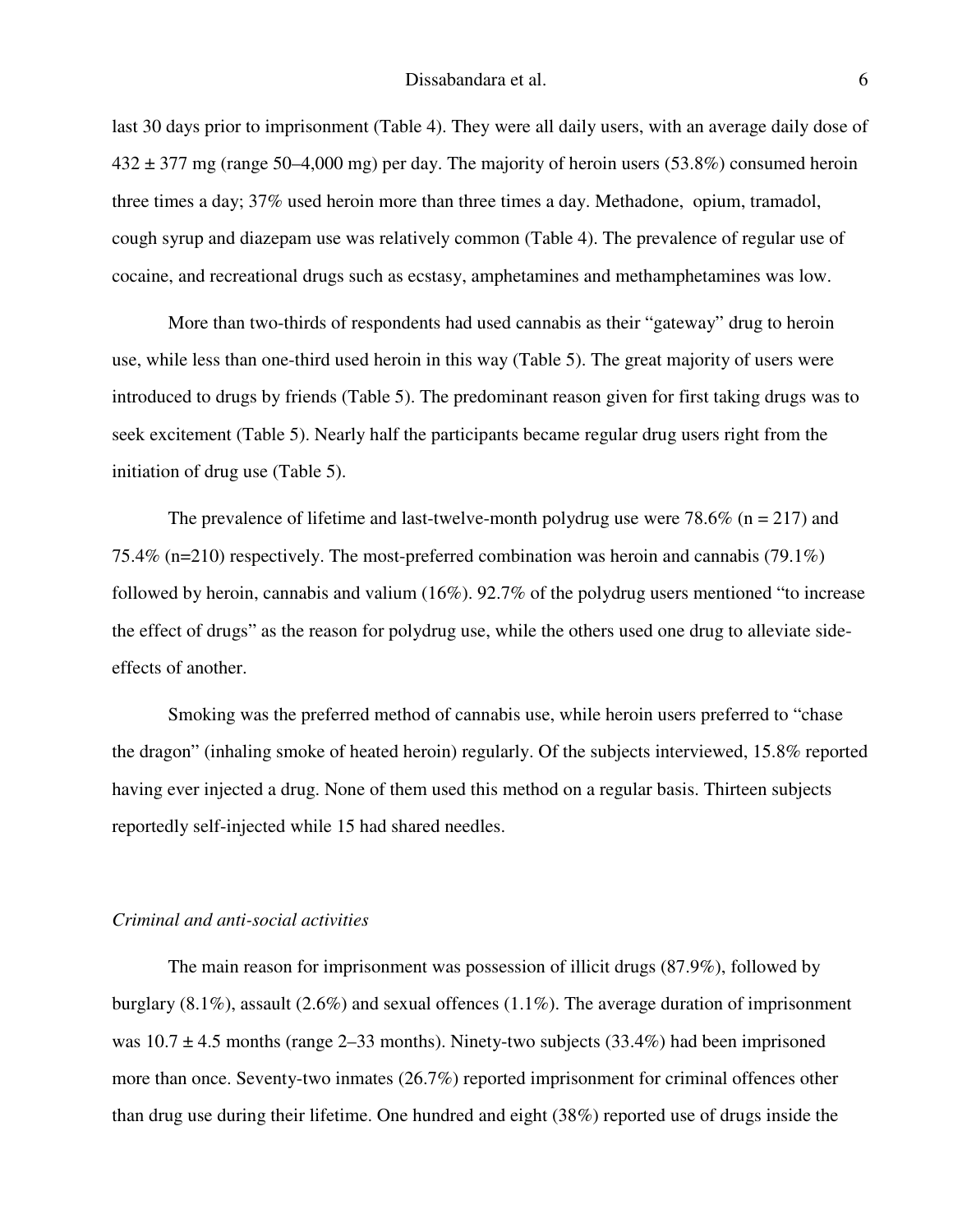prison. The most common drugs used while in prison were diazepam, chlorpheniramine, promethazine and cannabis. None were IDUs while in custody.

Of the 278 participants, 58.3% reported having had an unsatisfactory relationship with their parents during childhood. The prevalence of family conflicts, sexual abuse, and physical abuse during childhood were 11.2%, 6.8% and 22.4% respectively. The majority of participants (66.9%) reported frequent engagement in antisocial acts like assault, damaging property and stealing during childhood. The prevalence of antisocial behaviour during adulthood was 34.2%.

## *Sexual Behaviour*

The lifetime prevalence of having sex with a commercial sex worker (CSW) was 67.3%. Of these subjects, 52.7% participated on a regular basis. Only 14.4 % reported regular condom use when having sex with a CSW. 11.2% had had previous treatment for sexually transmitted diseases.

### **Discussion**

This paper is the first description of the nature of drug use among incarcerated male drug abusers in Sri Lanka.

The sample consisted mainly of young and middle-aged men, which is the main workforce in the country. (Previous studies have shown the involvement of the same age groups in drug-taking behaviour in other countries in the region [14]). Most of the drug users had initiated their drug habit during late adolescence. This is a critical transition period from adolescence to adulthood. It is a period in which risk-taking/novelty-seeking behaviour coincide with brain neurotransmission remodeling[15]. Early onset of illicit drug use is high during this period, and early drug exposure is correlated with drug dependence in adolescents [16, 17]. Truancy, early school failure, and resultant low educational achievement are well-recognized factors associated with substance abuse [18]. In this study approximately 60% of drug users reported adverse childhood experiences, including unsatisfactory relationships with parents, and physical and sexual abuse. The self-reported prevalence of childhood delinquency (67%) was noteworthy. Childhood sexual abuse [19-22] and conduct disorders [23-25] are reportedly associated with substance abuse. The low parental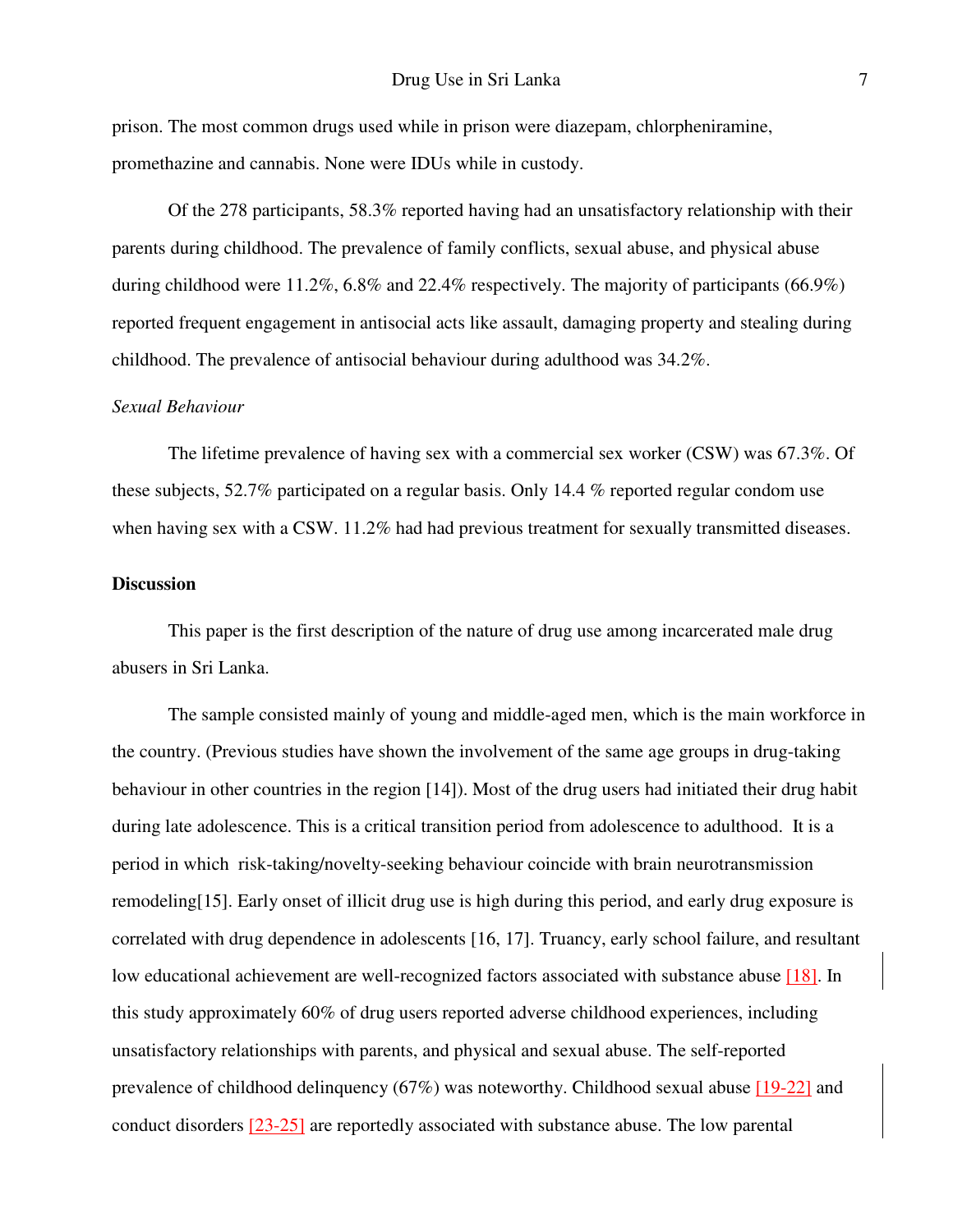education level may be another contributory factor, since 86% have up to some secondary education.

A positive correlation/association between illicit drug use and unemployment or low-income employment have been reported in previous studies [26-28]. We found that most drug users came from poor-employment backgrounds, such as labourers and street vendors. It was noteworthy that more than 10% of them were also drug dealers.

The main reason given for the initiation of drug use was "to seek excitement" followed by "curiosity". Peer pressure was not recognized as a main factor, despite the fact that their peers were mainly responsible for introducing them to drugs. In an earlier study in Sri Lanka [29], peer pressure and curiosity were cited as major factors contributing to the initiation of cannabis use in a group of drug addicts. Similar trends have been identified in other countries  $[2, 30, 31]$ . Curiosity and excitement-seeking underlie the trait of novelty-seeking, which has been associated with drug use, as well as with childhood delinquency and poor parent/child relationships [32-34]. It would be of interest to investigate personality traits, especially novelty-seeking, in this population.

There is substantial evidence for a familial predisposition towards substance abuse [35-37]. Familial aggregation of substance abuse, together with smoking at a young age, is a strong predictor of heroin dependence [38]. A high prevalence of substance abuse was observed among fathers and siblings which is suggestive of possible familial predisposition.

Cannabis was the drug most commonly used by the addicts; its ready availability may reflect its large-scale illicit cultivation in Sri Lanka [39]. Along with personal, social and economic factors, the availability of a substance influences its use  $[40]$ . Cannabis is regarded as the gateway to heroin use, and a number of studies have confirmed that early and regular cannabis use increases the risk of initiation of the use of other illicit drugs  $[17, 41, 42]$ 

Before the 1980s, cannabis and opium were the commonest drugs used in Sri Lanka. Heroin use began in 1980s with the expansion of the tourist industry [43]. According to the available data, cannabis is still the commonest illicit drug used in Sri Lanka [39].

Intravenous drug use is a major problem in the South Asia region, and is common among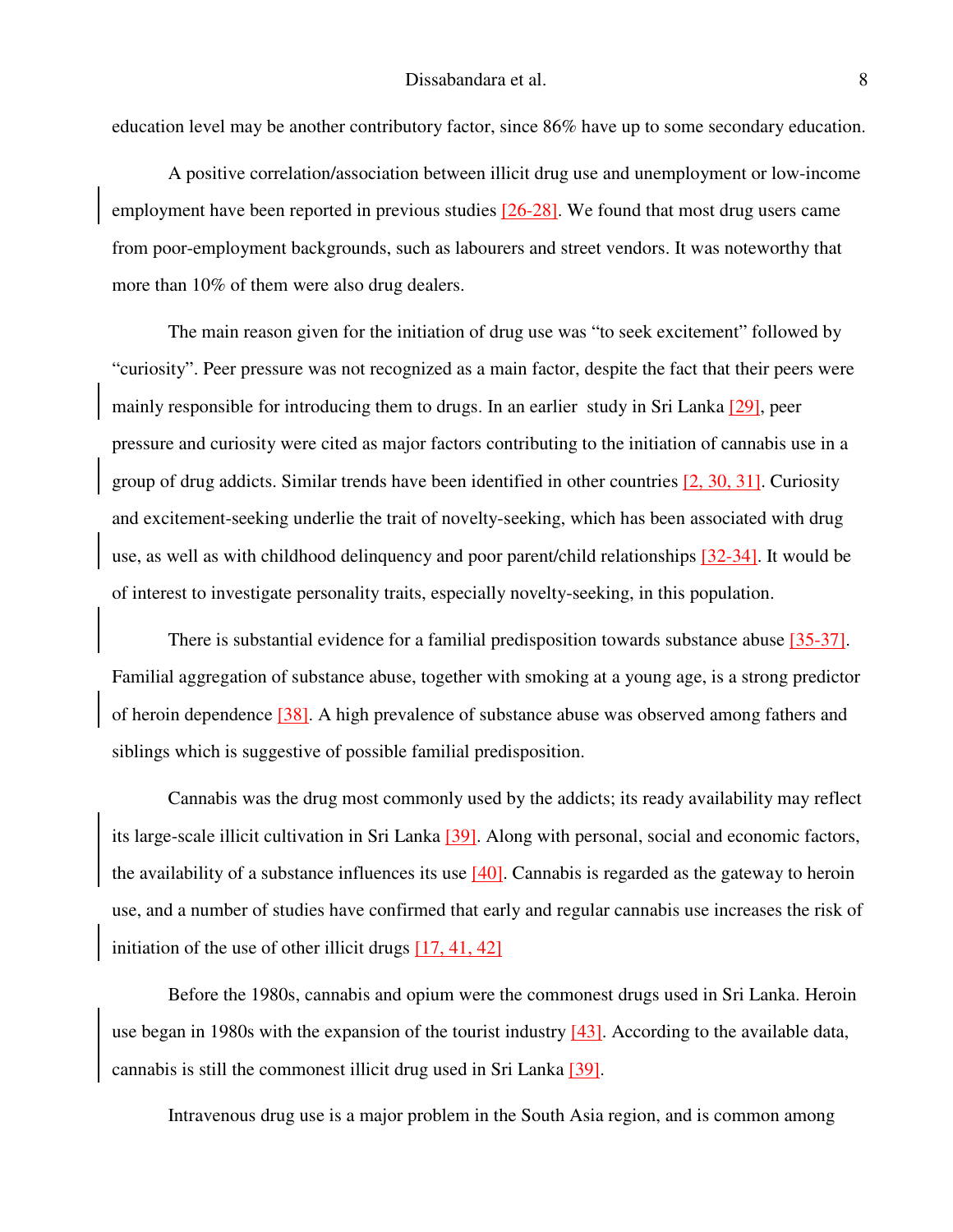prisoners [44-46]. A previous report estimated the prevalence of IDUs in Sri Lanka to be 1% of the total number of drug users [39]. Although the lifetime prevalence was higher in this sample, none of the interviewees were regular IDUs. The absence of regular IDUs among the prisoners is favourable as there is a threat in the spread of AIDS and other blood-borne infective diseases amongst IDUs.

Drug users commonly use different psychoactive substances concurrently, and polydrug use is becoming more frequent also in Sri Lanka. The tendency for poly drugs use was high life time, last 12 months and last 30 days. The concurrent use of benzodiazepines and heroin has been reported in previous studies  $[47-52]$ . The lifetime prevalence of benzodiazepine use by heroin addicts can be as high as 94% [53]. Benzodiazepines are believed to enhance the euphoric effect of opiates [53, 54]. The main reason given for polydrug use in the present group was also to "boost the high". The high frequency of the use of prescribed drugs such as methadone, tramadol and diazepam in Sri Lanka may be due to its availability from pharmacies, even without a prescription. The Sri Lankan authorities need to regulate the dispensing of such medication to the general public. Polysubstance abuse complicates the understanding, assessment and treatment of addicts [55, 56]. Dangerous psychosocial and medical consequences have been reported to follow polysubstance abuse, including acute toxicity and death [57, 58].

The use of tobacco and alcohol in this population demonstrates the cross-addiction to these agents. In interviews most drug users stated that once they were addicted to heroin they no longer preferred alcohol, unless there was a party or a shortage of heroin. A similar trend has been reported elsewhere  $[59, 60]$ .

There was an evolution of substance use and associated risky behaviour in this group, typically starting from tobacco smoking at a young age, progressing to alcohol, cannabis, heroin, and polydrug use, and sometimes to IDUs (Table 3). Abuse of licit substances such as tobacco and alcohol prior to the abuse of illicit drugs has been reported  $[42, 61, 62]$ . An early onset of substance use is predictive of substance abuse problems at later ages, including consistent use, polysubstance abuse, and dependence  $[63]$ . This fact was apparent in the present study, with a mean duration of 15 years of drug use which comprised about 45% of the subjects' lives.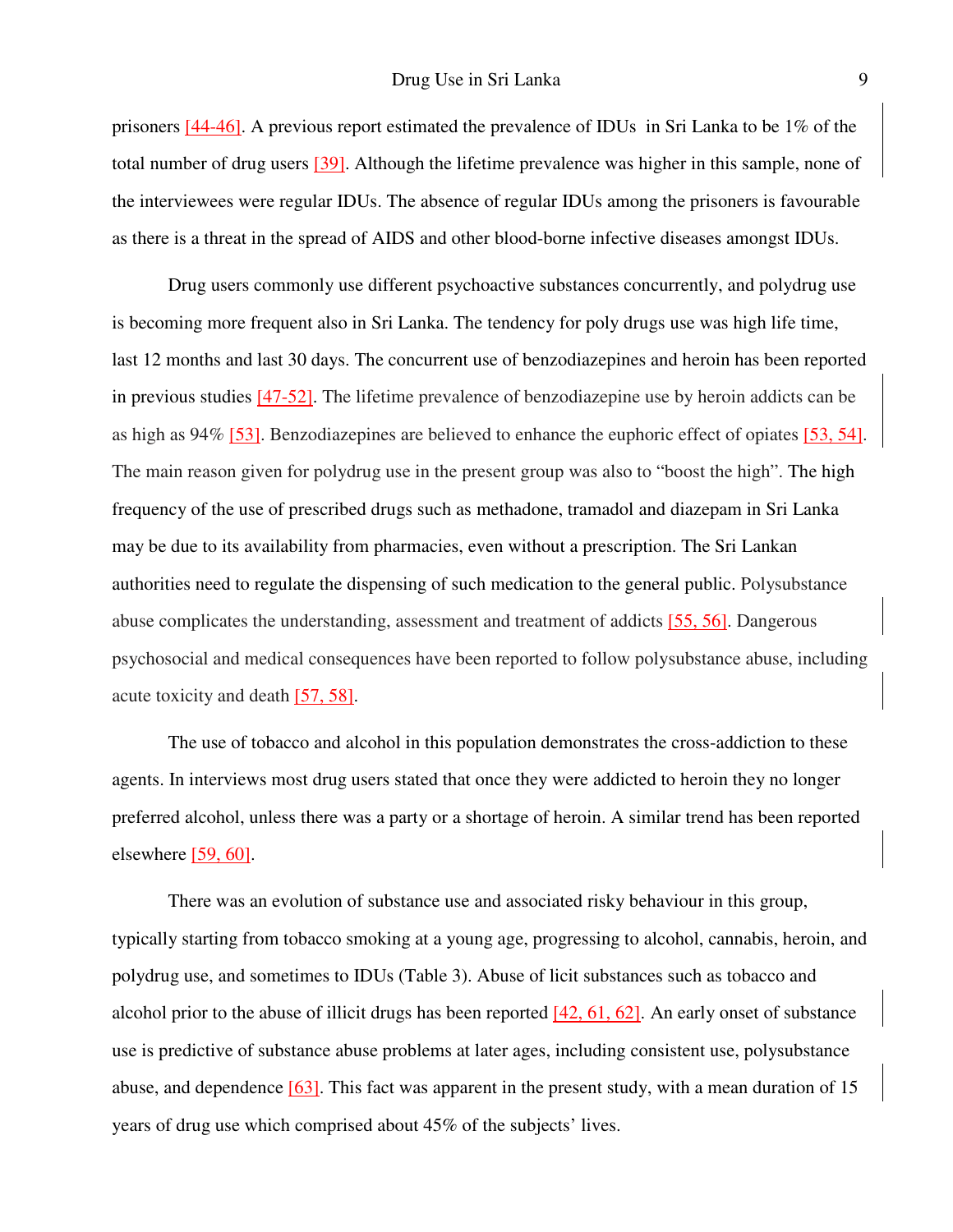High-risk sexual behaviour  $[64, 65]$  and criminality  $[66]$  are known negative complications of adolescent drug abuse, and were apparent in the present study. The lifetime prevalence of having sex with a CSW was rather high, and the regular use of condoms was low. The association between drug abuse and sexually transmitted disease is well documented  $[67-70]$ . The prevalence of sexually transmitted disease among incarcerated drug users, especially HIV, has been a major concern [3, 68, 71, 72]. The self-reported prevalence of sexually transmitted disease in this group was significant. Criminality is often associated with substance abuse [73-75]. Criminal behaviour may lead to the use of drugs [76], especially in order to finance drug purchases [77], or due to antisocial personality behaviour among drug users [78]. In this group most of the drug users were arrested for possession of the drugs, while a smaller percentage was arrested for theft and burglary.

The sampling of a prison population of drug addicts is a limitation of the study. Nevertheless, we present data on the history, current trends and factors associated with drug abuse in this population. A typical respondent started as a teenager with a family history of substance abuse and disrupted education, which began with tobacco smoking and alcohol consumption and progressed to illicit drugs, mainly heroin and cannabis. He was sexually promiscuous and harboured dissocial or antisocial traits.

Because many problems are associated with drug use, intervention programs should be multiproblem focussed if they are to achieve success. The importance of implementing preventive measures targeting high risk young adolescents is essential, for example: those with a positive family history of substance abuse, poor employment and education background and childhood abuse. Public education highlighting the sexually transmitted diseases associated with engaging CSW and IDUs is also essential to minimize the spread of HIV and other blood-borne viruses. As there are a growing number of drug users being imprisoned every year, it would be worthwhile to regard incarceration as an opportunity for treatment and rehabilitation.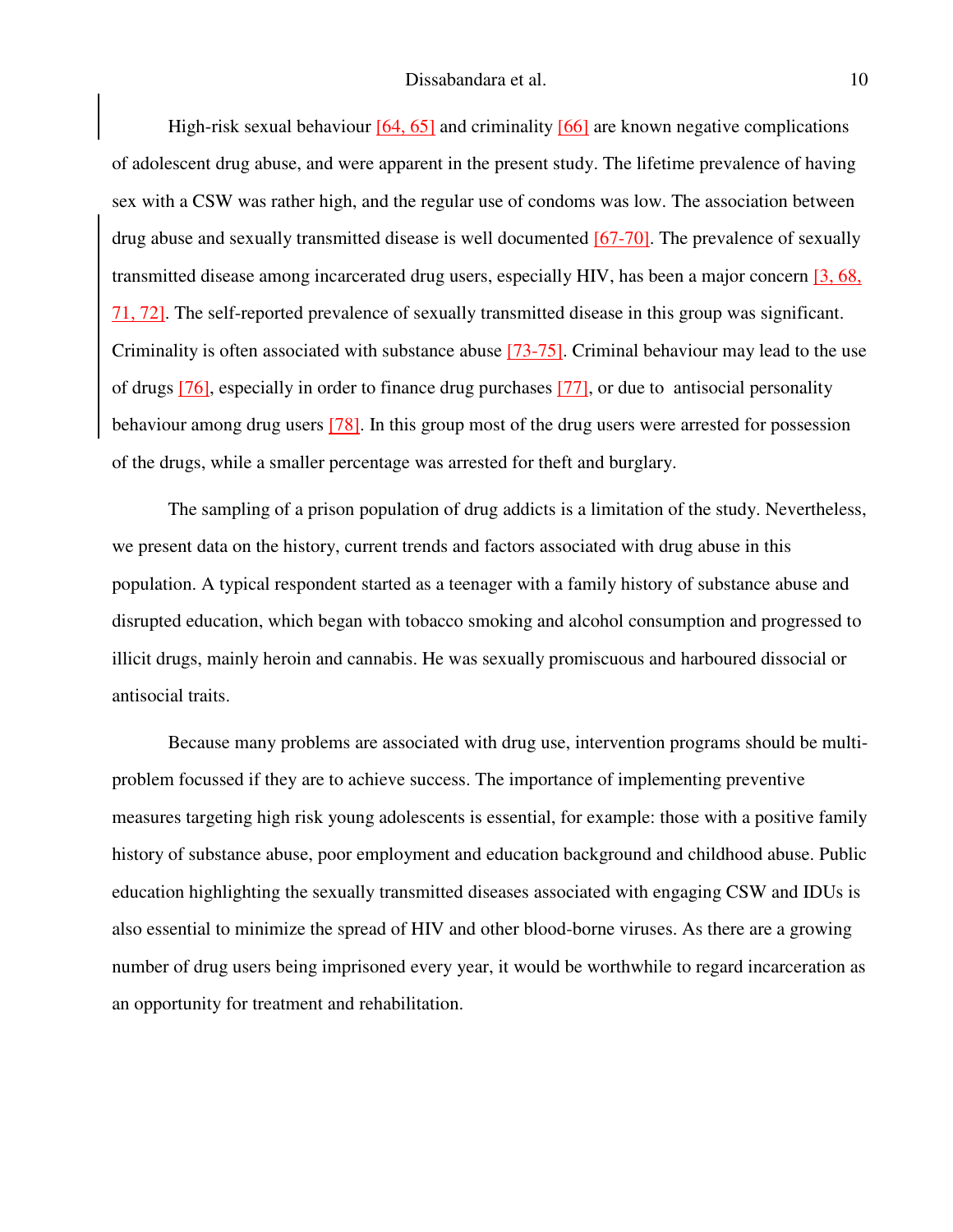# **Acknowledgment**

We are grateful to the prisoners who participated voluntarily in this survey, without the prospect of personal gain or remission of sentence. We thank the Governor of Kandy prison for allowing us access to the subjects (under strict ethical constraints). LOD was supported by a Health Group Scholarship from Griffith University.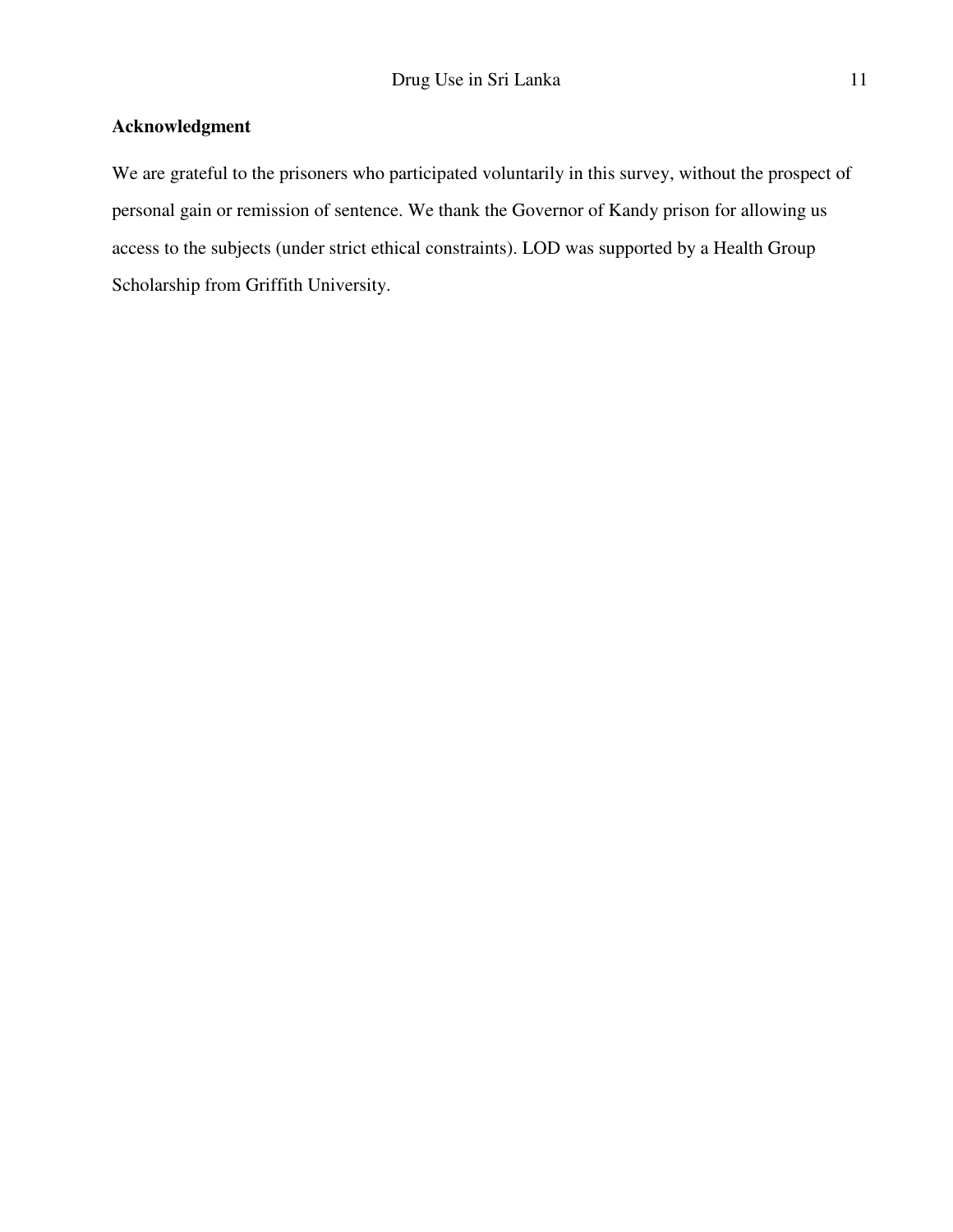## **References**

- [1] Castrucci BC, Martin SL. The association between substance use and risky sexual behaviors among incarcerated adolescents. Matern Child Health J. 2002;6(1):43-7.
- [2] Chiang SC, Chen SJ, Sun HJ, Chan HY, Chen WJ. Heroin use among youths incarcerated for illicit drug use: psychosocial environment, substance use history, psychiatric comorbidity, and route of administration. Am J Addict. 2006;15(3):233-41.
- [3] Beyrer C, Jittiwutikarn J, Teokul W, Razak MH, Suriyanon V, Srirak N, et al. Drug use, increasing incarceration rates, and prison-associated HIV risks in Thailand. AIDS Behav.  $2003;7(2):153-61.$
- [4] Lightfoot LO, Hodgins D. A survey of alcohol and drug problems in incarcerated offenders. Int J Addict. 1988;23(7):687-706.
- [5] Johnson AM, Wadsworth J, Wellings K, Bradshaw S, Field J. Sexual lifestyles and HIV risk. Nature 1992;360:410-2.
- [6] Ramsay M, Percy, A.The national household survey of drug misuse in Britain: a decade of development. Addiction. 1997;92:931-7.
- [7] Harding T. AIDS in prison. Lancet. 1987;28(2):1260-4.
- [8] Brooke D, Taylor C, Gunn J, Maden A. Substance misuse as a marker of vulnerability among male prisoners on remand. Br J Psychiatry. 2000;177:248-51.
- [9] Kraus M, Isaacson J, Kahn R, Mundt M, Baier Manwell, L. Medical education about the care of addicted incarcerated persons: a national survey of residency programs. Substance Abuse. 2001;22:97-104.
- [10] Knight K, Hillier M, Simpson D. Evaluating corrections-based treatment for the drug-abusing criminal offender. J Psychoactive Drugs. 1999; 31:299-304.
- [11] Mendis N. Heroin addiction among young people: a new development in Sri Lanka. Bull Narc. 1985;37(2-3):25-9.
- [12] Ratnayake Y, Senanayake B. Handbook of Drug Abuse Information 1996 2000;Research and Publications Division - National Dangerous Drugs Control Board. Colombo, Sri Lanka.
- [13] National Dangerous Drugs Control Board, Government of Sri Lanka (NDDCB), Sri Lankan National Policy for the Prevention and Control of Drug Abuse, 2007. Available at: http://www.nddcb.gov.lk/drugInfoPdf/DrugSituation.pdf accessed February 2008.
- [14] Reid G, Costigan G. Revisiting "the hidden epidemic": a situation assessment of drug use in Asia in the context of HIV/AIDS. Melbourne: Centre for Harm Reduction, Burnet Institute. 2002.
- [15] Spear LP. The adolescent brain and age-related behavioral manifestations. Neurosci Biobehav Rev. 2000;24(4):417-63.
- [16] Clark DB, Kirisci L, Tarter RE. Adolescent versus adult onset and the development of substance use disorders in males. Drug Alcohol Depend. 1998;49(2):115-21.
- [17] Kandel DB, Yamaguchi K, Chen K. Stages of progression in drug involvement from adolescence to adulthood: further evidence for the gateway theory. J Stud Alcohol. 1992;53(5):447-57.
- [18] Chen K SA, Elliott DK, Yeager A. Prevalence & correlates of past-year substance use, abuse and dependence in a suburban community sample of high school students. Addictive Behaviors. 2004;29(2):413-23.
- [19] Langeland W, van den Brink W. Child sexual abuse and substance use disorders: role of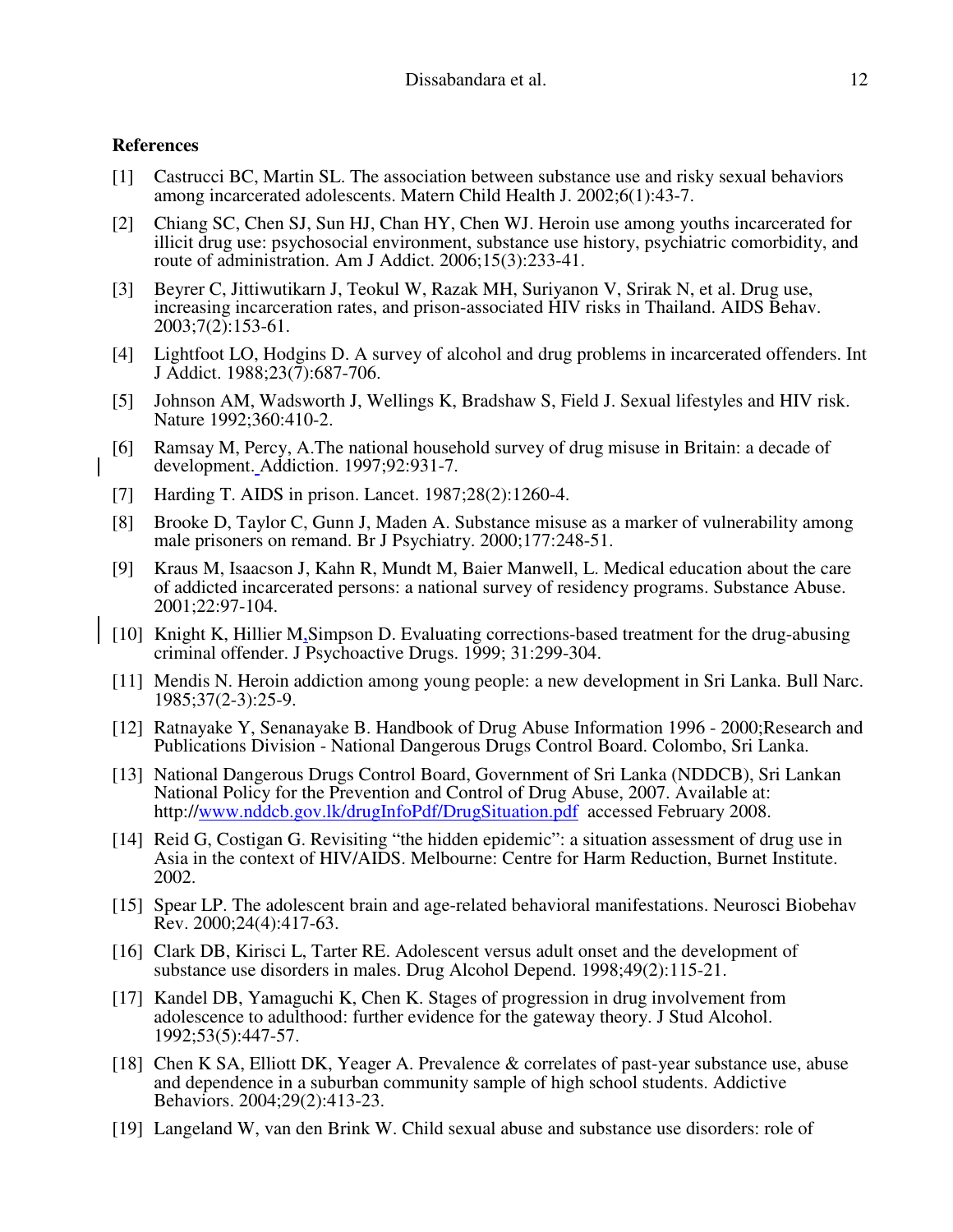psychiatric comorbidity. Br J Psychiatry. 2004;185:353.

- [20] Lo CC, Cheng TC. The impact of childhood maltreatment on young adults' substance abuse. Am J Drug Alcohol Abuse. 2007;33(1):139-46.
- [21] Teusch R. Substance abuse as a symptom of childhood sexual abuse. Psychiatr Serv. 2001;52(11):1530-2.
- [22] Zlotnick C, Tam T, Robertson MJ. Adverse childhood events, substance abuse, and measures of affiliation. Addict Behav. 2004;29(6):1177-81.
- [23] Copur M, Turkcan A, Erdogmus M. Substance abuse, conduct disorder and crime: assessment in a juvenile detention house in Istanbul, Turkey. Psychiatry Clin Neurosci. 2005;59(2):151-4.
- [24] Fergusson DM, Horwood LJ, Ridder EM. Conduct and attentional problems in childhood and adolescence and later substance use, abuse and dependence: results of a 25-year longitudinal study. Drug Alcohol Depend. 2007;88 Suppl 1:S14-26.
- [25] Lowenstein LF. The relationship of psychiatric disorder and conduct disorders with substance abuse. J Psychoactive Drugs.  $1991;23(3):283-7$ .
- [26] Couper FJ, Pemberton M, Jarvis A, Hughes M, Logan BK. Prevalence of drug use in commercial tractor-trailer drivers. J Forensic Sci. 2002;47(3):562-7.
- [27] Macdonald S, Wells S, Wild TC. Occupational risk factors associated with alcohol and drug problems. Am J Drug Alcohol Abuse. 1999;25(2):351-69.
- [28] MacDonald Z, Pudney S. Illicit drug use, unemployment, and occupational attainment. J Health Econ. 2000;19(6):1089-115.
- [29] Ratnayake Y, Senanayake B. Handbook of Drug Abuse Information. 1998 2002, 2003, Research and Publications Division-National Dangerous Drugs Control Board.Colombo, Sri Lanka, 2003.
- [30] Kumar S, Wairagkar NS, Mahanta J, Satyanarayana K, Chetial M, Phukan RK, et al. Profile of heroin addicts in Nagaland, India. Southeast Asian J Trop Med Public Health. 1996;27(4):768- 71.
- [31] Paniagua Repetto H, Garcia Calatayud S, Castellano Barca G, Sarralle Serrano R, Redondo Figuero C. Tobacco, alcohol and illegal drug consumption among adolescents and the relationship with lifestyle and environment. An Esp Pediatr. 2000;55(2):121-8.
- [32] Richter J, Krecklow B, Eisemann M. Interrelations between temperament, character, and parental rearing among delinquent adolescents: a cross-validation. Compr Psychiatry. 2002;43(3):210-4.
- [33] Ruchkin VV, Eisemann M, Hagglof B, Cloninger CR. Interrelations between temperament, character, and parental rearing in male delinquent adolescents in northern Russia. Compr Psychiatry. 1998;39(4):225-30.
- [34] Zuckermann M. Behavioral expression and biosocial bases of sensation seeking. New York (NY)7 Cambridge University Press. 1994.
- [35] Mirin SM, Weiss RD, Griffin ML, Michael JL. Psychopathology in drug abusers and their families. Compr Psychiatry. 1991;32(1):36-51.
- [36] Rounsaville BJ, Kosten TR, Weissman MM, Prusoff B, Pauls D, Anton SF, et al. Psychiatric disorders in relatives of probands with opiate addiction. Arch Gen Psychiatry. 1991;48(1):33- 42.
- [37] Merikangas KR, Stolar M, Stevens DE, Goulet J, Preisig MA, Fenton B, et al. Familial transmission of substance use disorders. Arch Gen Psychiatry. 1998;55(11):973-9.
- [38] Neumark Y, Friedlander Y, Bar-Hamburger R. Family history and other characteristics of heroin-dependent Jewish males in Israel: results of a case-control study. Isr Med Assoc J.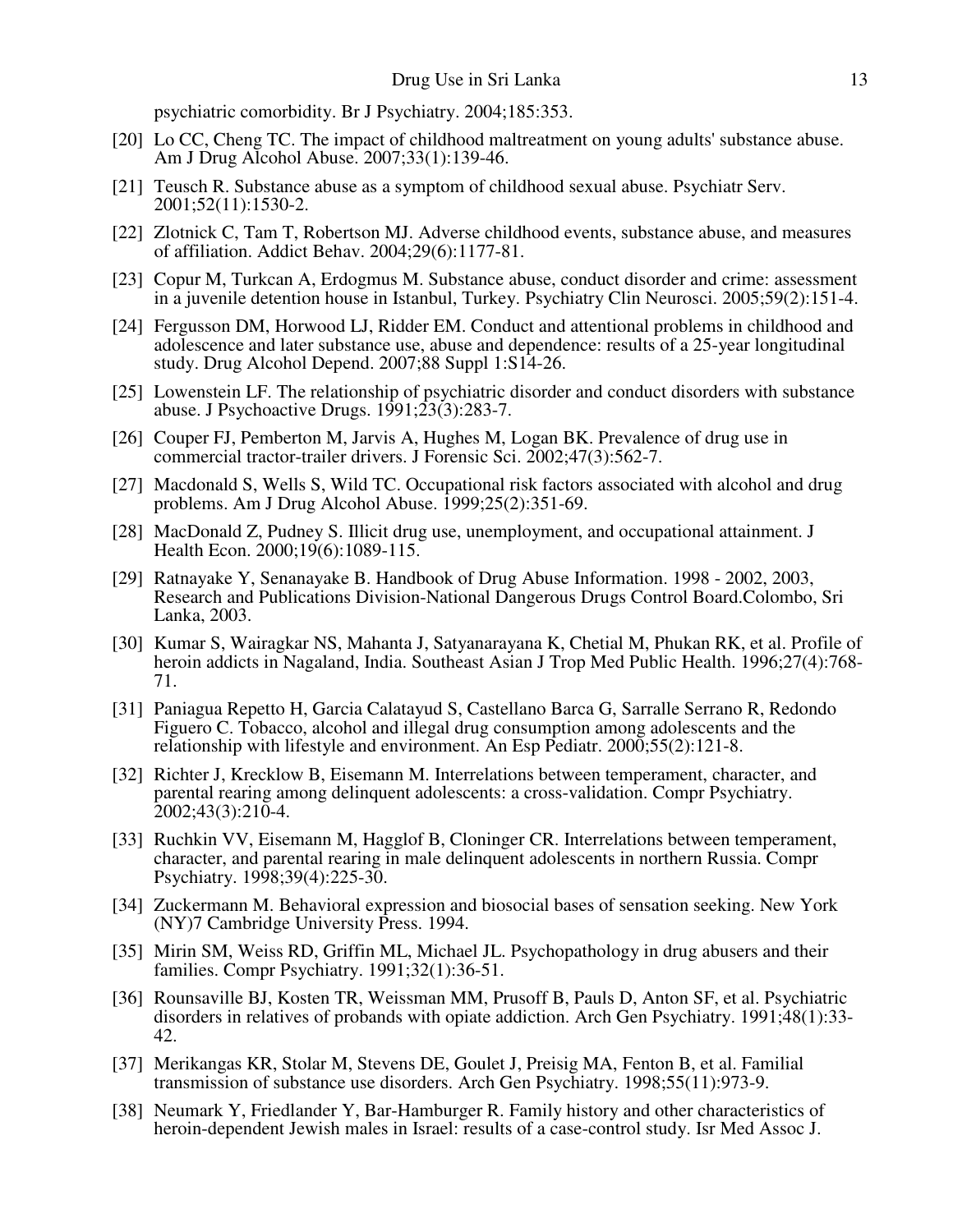2002;4(10):766-71.

- [39] Ratnayake Y, Senanayake B. Handbook of Drug Abuse Information.2000 -2003, 2004, Research and Publications Division-National Dangerous Drugs Control Board. Colombo, Sri Lanka, 2004.
- [40] Sloboda Z. Changing patterns of "drug abuse" in the United States: connecting findings from macro- and microepidemiologic studies. Subst Use Misuse. 2002;37(8-10):1229-51.
- [41] Kandel D, Faust R. Sequence and stages in patterns of adolescent drug use. Arch Gen Psychiatry. 1975;32(7):923-32.
- [42] Kandel D. Stages and Pathways of Drug Involvement: Examining the Gateway Hypothesis. Cambridge, England: Cambridge University Press. 2002.
- [43] Ray R. Drug Demand Reduction Report South Asia. UNDCP Regional Office for South Asia New Delhi India. 1998.
- [44] Clarke JG, Stein MD, Hanna L, Sobota M, Rich JD. Active and Former Injection Drug Users Report of HIV Risk Behaviors During Periods of Incarceration. Subst Abus. 2001;22(4):209- 16.
- [45] Kennedy DH, Nair G, Elliott L, Ditton J. Drug misuse and sharing of needles in Scottish prisons. Bmj. 1991;302(6791):1507.
- [46] Murphy M, Gaffney K, Carey O, Dooley E, Mulcahy F. The impact of HIV disease on an Irish prison population. Int J STD AIDS. 1992;3(6):426-9.
- [47] Barnas C, Rossmann M, Roessler H, Riemer Y, Fleischhacker WW. Benzodiazepines and other psychotropic drugs abused by patients in a methadone maintenance program: familiarity and preference. J Clin Psychopharmacol. 1992;12(6):397-402.
- [48] Darke SG, Ross JE, Hall WD. Benzodiazepine use among injecting heroin users. Med J Aust. 1995;162(12):645-7.
- [49] Dobbin M, Martyres RF, Clode D, Champion De Crespigny FE. Association of benzodiazepine injection with the prescription of temazepam capsules. Drug Alcohol Rev. 2003;22(2):153-7.
- [50] Rooney S, Kelly G, Bamford L, Sloan D, O'Connor JJ. Co-abuse of opiates and benzodiazepines. Ir J Med Sci. 1999;168(1):36-41.
- [51] Ross J, Darke S, Hall W. Benzodiazepine use among heroin users in Sydney: patterns of use, availability and procurement. Drug Alcohol Rev. 1996;15(3):237-43.
- [52] San L, Tato J, Torrens M, Castillo C, Farre M, Cami J. Flunitrazepam consumption among heroin addicts admitted for in-patient detoxification. Drug Alcohol Depend. 1993;32(3):281-6.
- [53] Iguchi MY, Handelsman L, Bickel WK, Griffiths RR. Benzodiazepine and sedative use/abuse by methadone maintenance clients. Drug Alcohol Depend. 1993;32(3):257-66.
- [54] Stitzer ML, Griffiths RR, McLeIlan AT, Grabowski J, Hawthorne JW. Diazepam use among methadone maintenance patients: Patterns and dosages. JDrug Alcohol Depend. 1981;8:189 - 99.
- [55] Gossop M, Stephens S, Stewart D, Marshall J, Bearn J, Strang J. Health care professionals referred for treatment of alcohol and drug problems. Drug Alcohol Depend. 2001;36(2):160-4.
- [56] Liu Z, Zhou W, Lian Z, Mu Y, Cai Z, Cao J. The use of psychoactive substances among adolescent students in an area in the south-west of China. Addiction. 2001;96(2):247-50.
- [57] Stein MD. Medical consequences of substance abuse. Psychiatr Clin North Am 1999;22(2):351-70.
- [58] Baigent MF. Physical complications of substance abuse: what psychiatrists need to know... Curr Opin Psychiatry 2003;16 (3): 291-6.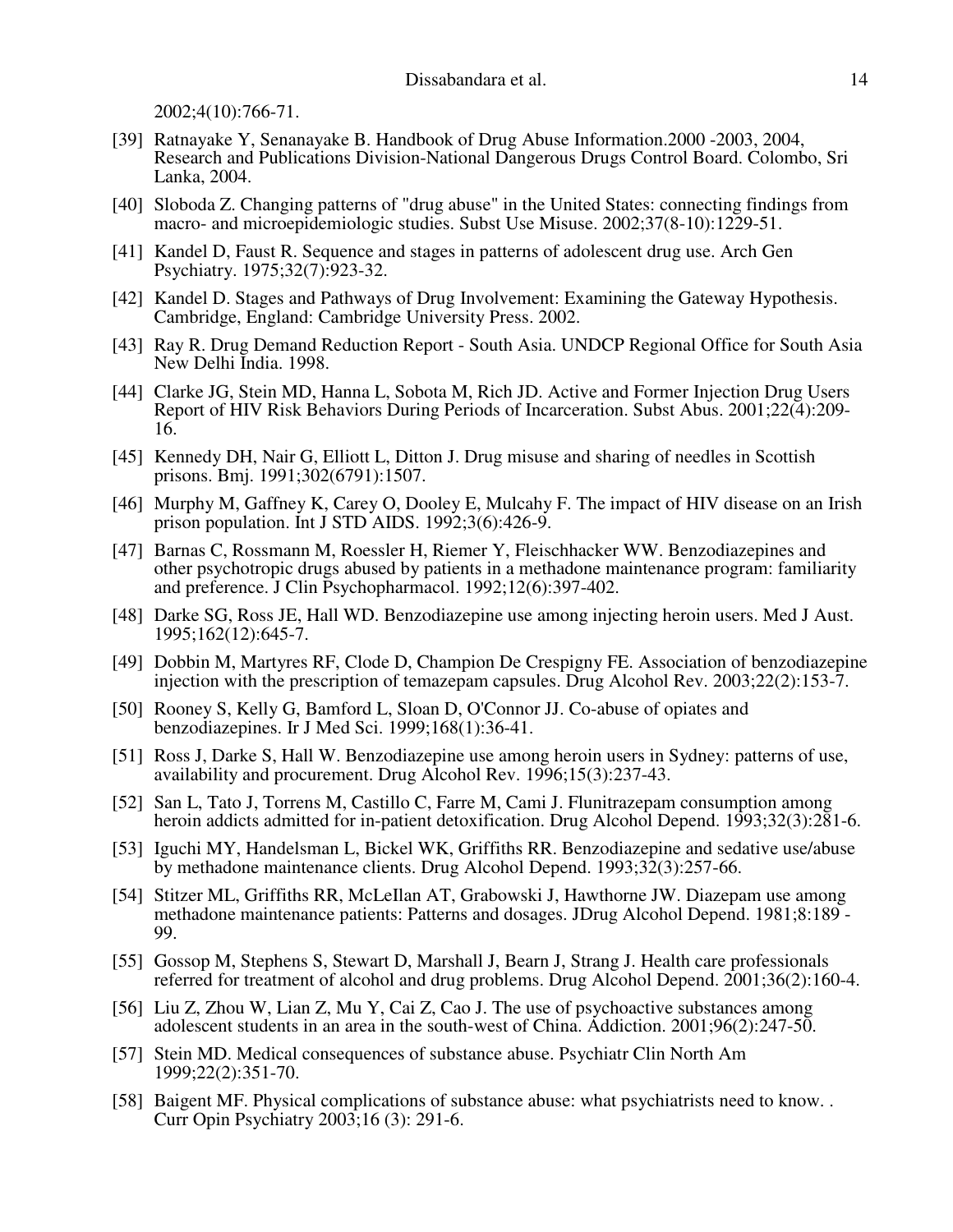- [59] Hser YI, Anglin MD, Powers K. Longitudinal patterns of alcohol use by narcotics addicts. Recent Dev Alcohol. 1990;8:145-71.
- [60] Anglin MD, Almog IJ, Fisher DG, Peters KR. Alcohol use by heroin addicts: evidence for an inverse relationship. A study of methadone maintenance and drug-free treatment samples. Am J Drug Alcohol Abuse. 1989;15(2):191-207.
- [61] Yamaguchi K, Kandel DB. Patterns of drug use from adolescence to young adulthood: II. Sequences of progression. Am J Public Health. 1984;74(7):668-72.
- [62] Yamaguchi K, Kandel DB. Patterns of drug use from adolescence to young adulthood: III. Predictors of progression. Am J Public Health. 1984;74(7):673-81.
- [63] Kandel DB. Epidemiological and psychosocial perspective on adolescent drug use. J Am Acad Child Psyhiatry. 1982;21(4):328-47.
- [64] Tapert SF, Aarons GA, Sedlar GR, Brown SA. Adolescent substance use and sexual risktaking behavior. J Adolesc Health. 2001;28(3):181-9.
- [65] Flisher AJ, Ziervogel CF, Chalton DO, Leger PH, Robertson BA. Risk-taking behaviour of Cape Peninsula high-school students. Part X. Multivariate relationships among behaviours. S Afr Med J. 1996;86(9):1094-8.
- [66] Zhang L, Wieczorek WF, Welte JW. The nexus between alcohol and violent crime. Alcohol Clin Exp Res. 1997;21(7):1264-71.
- [67] Coppola RC, Masia G, di Martino ML, Carboni G, Muggianu E, Piro R, et al. Sexual behaviour and multiple infections in drug abusers. Eur J Epidemiol. 1996;12(5):429-35.
- [68] Emmanuel F, Akhtar S, Attarad A, Kamran C. HIV risk behavior and practices among heroin addicts in Lahore, Pakistan. Southeast Asian J Trop Med Public Health. 2004;35(4):940-8.
- [69] Islam SK, Hossain KJ, Kamal M, Ahsan M. Prevalence of HIV infection in the drug addicts of Bangladesh: drug habit, sexual practice and lifestyle. Int J STD AIDS. 2003;14(11):762-4.
- [70] Sharma AK, Aggarwal OP, Dubey KK. Sexual behavior of drug-users: is it different? Prev Med. 2002;34(5):512-5.
- [71] Buavirat A, Page-Shafer K, van Griensven GJ, Mandel JS, Evans J, Chuaratanaphong J, et al. Risk of prevalent HIV infection associated with incarceration among injecting drug users in Bangkok, Thailand: case-control study. Bmj. 2003;326(7384):308.
- [72] Wood E, Montaner J, Kerr T. HIV risks in incarcerated injection-drug users. Lancet. 2005;26;366(9500):1834-5.
- [73] Stenbacka M, Stattin H. Adolescent use of illicit drugs and adult offending: a Swedish longitudinal study. Drug Alcohol Rev. 2007;26(4):397-403.
- [74] Rogne Gjeruldsen S, Myrvang B, Opjordsmoen S. Criminality in drug addicts: a follow-up study over 25 years. Eur Addict Res. 2004;10(2):49-55.
- [75] Kokkevi A, Liappas J, Boukouvala V, Alevizou V, Anastassopoulou E, Stefanis C. Criminality in a sample of drug abusers in Greece. Drug Alcohol Depend. 1993;31(2):111-21.
- [76] Kaye S D, Finlay-Jones R. The onset of heroin use and criminal behaviour: does order make a difference? Drug Alcohol Depend. 1988;53:79 - 86.
- [77] Seddon T. Explaining the drug-crime link: theoretical, policy and research issues. J Soc Pol. 2000;29:95 - 107.
- [78] Welte JW, Barnes GM, Hoffman JH, Wieczorek WF, Zhang L. Substance involvement and the trajectory of criminal offending in young males. Am J Drug Alcohol Abuse. 2005;31:267 - 84.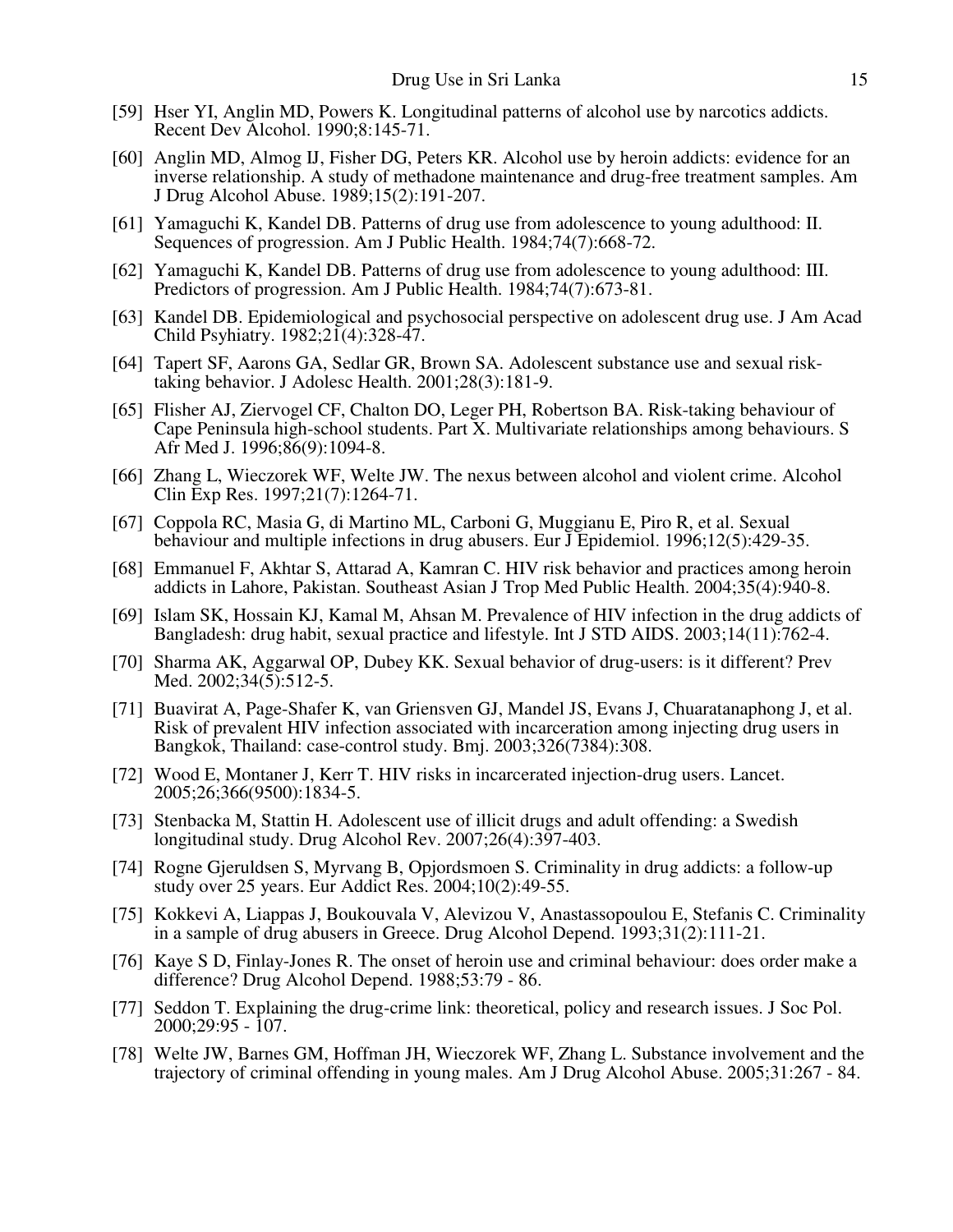|                      |                        | $*n = 278$     | $(\%)$ |
|----------------------|------------------------|----------------|--------|
| Geographic Districts |                        |                |        |
|                      | Western                | 223            | 80.2   |
|                      | Central                | 35             | 12.6   |
|                      | Northwestern           | 10             | 3.6    |
|                      | Southern               | 8              | 2.9    |
|                      | Other                  | 2              | 0.7    |
| Ethnicity            |                        |                |        |
|                      | Sinhalese              | 247            | 88.8   |
|                      | Tamil                  | 11             | 4.0    |
|                      | Muslim                 | 13             | 4.7    |
|                      | <b>Burgher</b>         | 3              | 1.1    |
|                      | Malay                  | $\overline{4}$ | 1.4    |
| Religion             |                        |                |        |
|                      | <b>Buddhist</b>        | 221            | 80.1   |
|                      | Hindu                  | 10             | 3.6    |
|                      | Christian              | 31             | 11.2   |
|                      | Islam                  | 13             | 4.7    |
|                      | Other                  | 3              | 0.4    |
| Civil status         |                        |                |        |
|                      | married                | 126            | 45.7   |
|                      | never married          | 139            | 50.4   |
|                      | separated              | 8              | 2.9    |
|                      | divorced               | $\overline{c}$ | 0.7    |
|                      | living together        | $\mathbf{1}$   | 0.3    |
| Level of education   |                        |                |        |
|                      | Primary                | 78             | 29.4   |
|                      | Some secondary         | 150            | 56.6   |
|                      | Completed secondary    | 26             | 9.8    |
|                      | Vocational training    | 10             | 3.8    |
|                      | Degree                 | $\mathbf{1}$   | 0.4    |
| Occupation           |                        |                |        |
|                      | <b>Street Vendor</b>   | 55             | 19.8   |
|                      | Skilled labourer       | 8              | 2.9    |
|                      | Manual labourer        | 71             | 25.5   |
|                      | Drug dealer            | 31             | 11.2   |
|                      | Driver                 | 20             | 7.2    |
|                      | Hotel/Tourist industry | 16             | 5.8    |
|                      | Mason/Carpenter        | 17             | 6.1    |
|                      | Electrician/Mechanic   | 7              | 2.5    |
|                      | <b>Defense Forces</b>  | 9              | 3.2    |
|                      | Self employed          | 11             | 4.0    |
|                      | Other                  | 6              | 2.2    |
|                      | No occupation          | 27             | 9.7    |
| Type of housing      |                        |                |        |
|                      | Temporary house        | 5              | 1.8    |
|                      | Public house           | 12             | 4.3    |
|                      | Rental                 | 21             | 7.6    |
|                      | Own/parent's house     | 237            | 85.6   |
|                      | Other                  | 3              | 0.7    |

**Table 1.** *Socio-demographic data of drug users*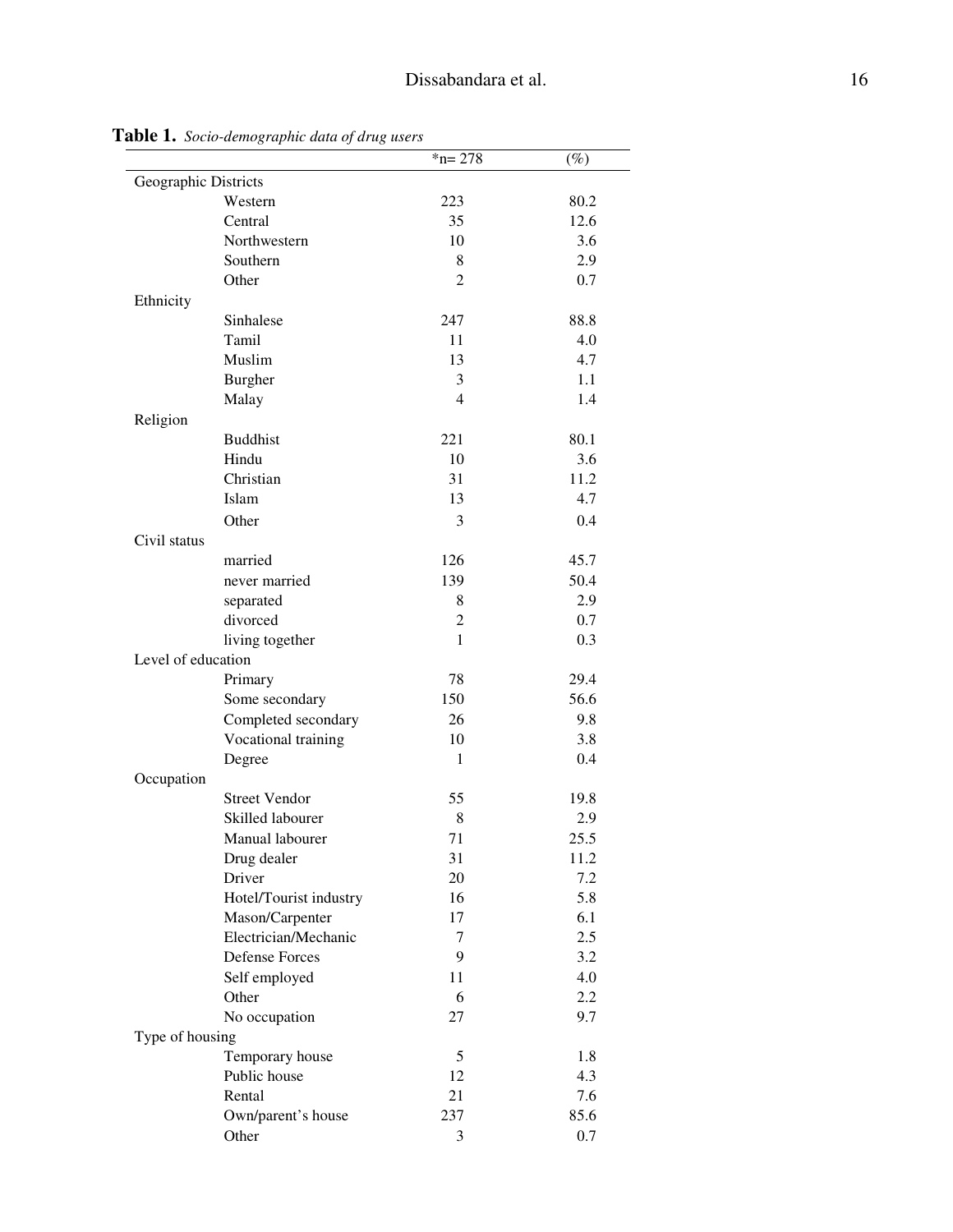\*Sample size may vary due to missing data.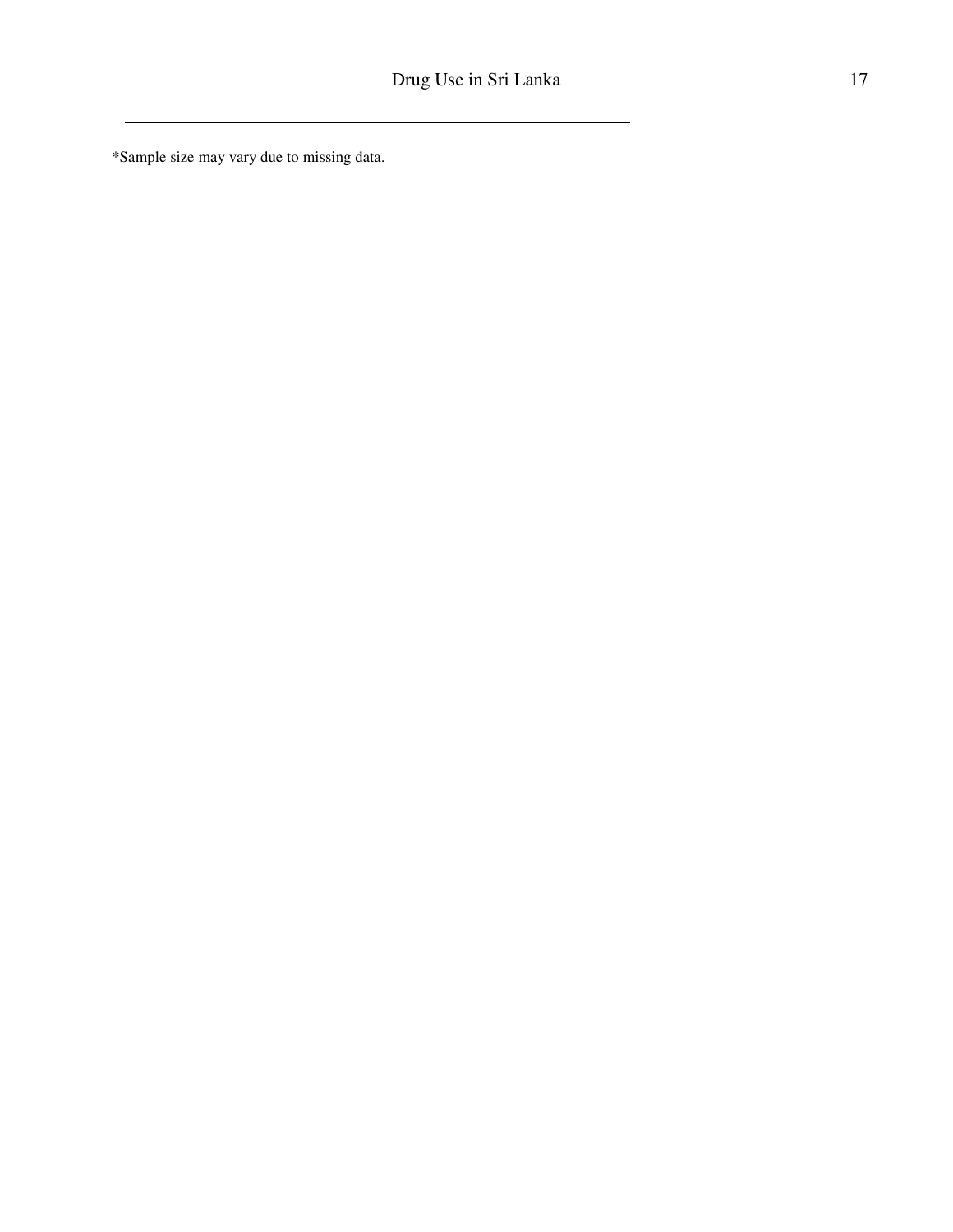|                |                 | Smoking | Alcohol | Drug           |
|----------------|-----------------|---------|---------|----------------|
|                |                 |         | $\%$    |                |
| Father         | Frequently used | 77.3    | 59.1    | 25.1           |
|                | Rarely used     | 7.7     | 17.5    | 4.1            |
|                | Never used      | 15.0    | 13.4    | 70.8           |
| Mother         | Frequently used | 5.4     | 4.8     | 4.4            |
|                | Rarely used     | 0.7     | 1.1     | $\overline{0}$ |
|                | Never used      | 93.9    | 94.1    | 95.6           |
| Other siblings | Frequently used | 68.0    | 37.4    | 34.9           |
|                | Rarely used     | 2.5     | 5.8     | 2.9            |
|                | Never used      | 29.5    | 56.8    | 62.2           |

**Table 2.** *Pattern of substance use amongst family members*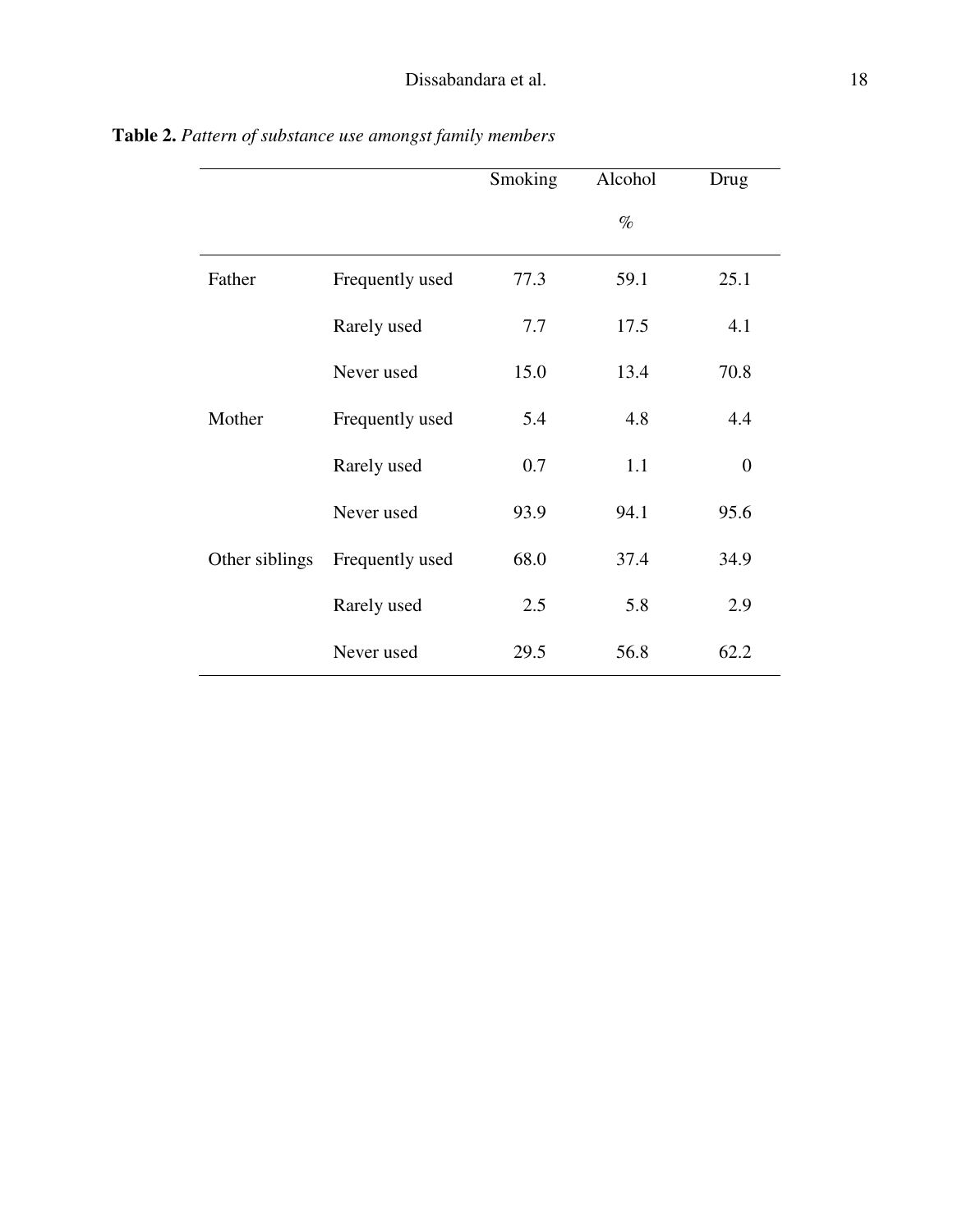**Table 3**: *Age of initiation of substance use*

 $\overline{a}$ 

|                | Mean (yrs)     |
|----------------|----------------|
| <b>Tobacco</b> | $16.6 \pm 3.4$ |
| Alcohol        | $18.3 \pm 3.8$ |
| Cannabis       | $18.1 \pm 4.9$ |
| Heroin         | $20.8 \pm 5.1$ |
| Polydrugs      | $21.1 \pm 5.0$ |
| IV drugs       | $24.1 + 4.1$   |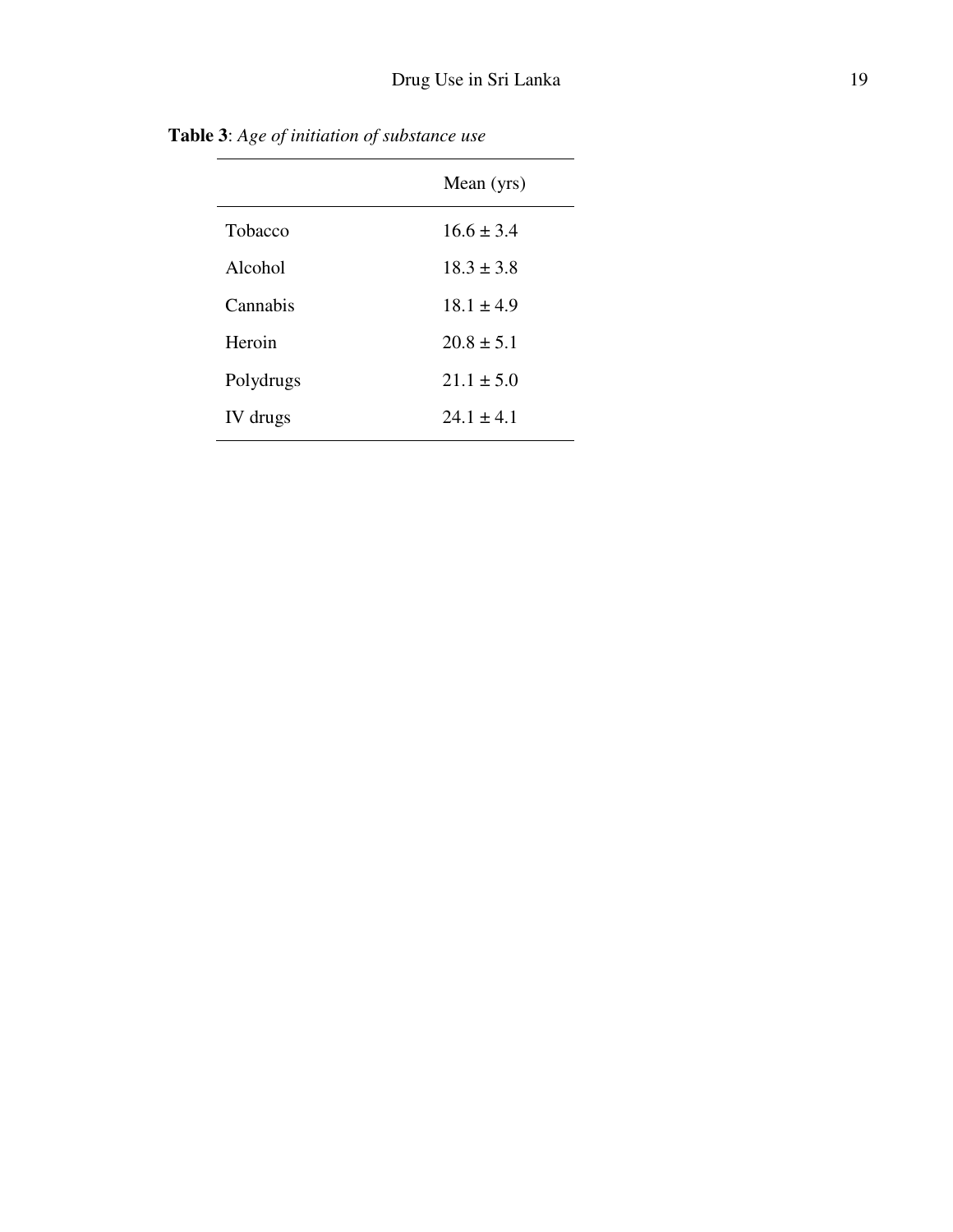|                 | Life time use | Last 12 month use<br>Frequency $(\% )$ | Last 30 days use |
|-----------------|---------------|----------------------------------------|------------------|
| Heroin          | 97.8          | 97.8                                   | 97.8             |
| Cannabis        | 86.3          | 78.8                                   | 54.3             |
| Methadone       | 33.5          | 26.3                                   | 19.4             |
| Opium           | 29.5          | 26.3                                   | 22.7             |
| Tramadol        | 28.1          | 23                                     | 7.9              |
| Cough syrup     | 22.7          | 16.5                                   | 15.5             |
| Diazepam        | 19.4          | 19                                     | 16.9             |
| Methamphetamine | 10.8          | $\overline{4}$                         | 1.8              |
| Amphetamine     | 9.4           | 6.1                                    | 2.9              |
| Ecstasy         | 8.6           | 2.5                                    | $\boldsymbol{0}$ |
| Cocaine         | 7.9           | $\boldsymbol{0}$                       | $\boldsymbol{0}$ |

**Table 4.** *Pattern of drug use*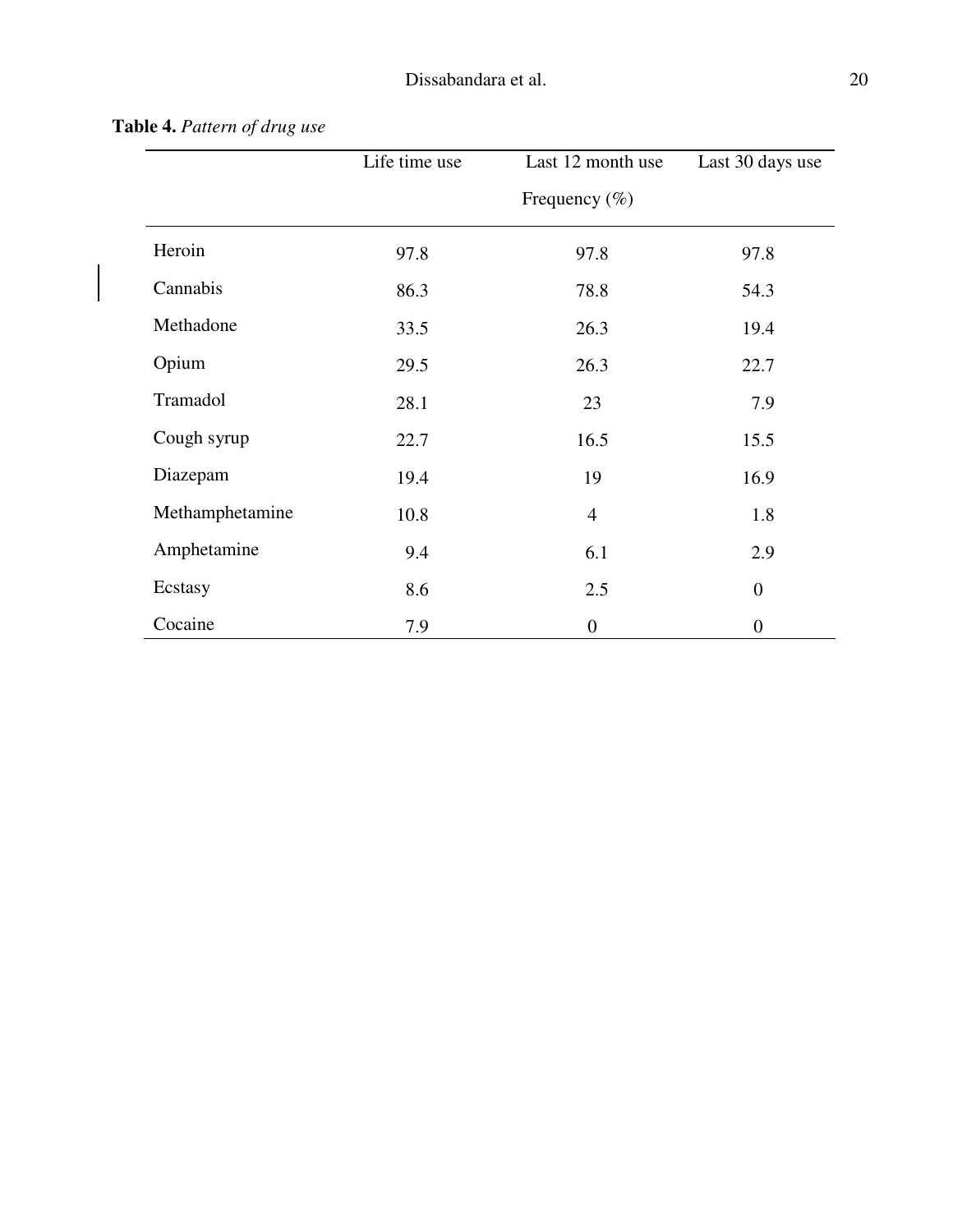Frequency (%)

| First drug used                                           |                              |      |  |  |
|-----------------------------------------------------------|------------------------------|------|--|--|
|                                                           | Cannabis                     | 70.5 |  |  |
|                                                           | Heroin                       | 29.5 |  |  |
| Source of first drug                                      |                              |      |  |  |
|                                                           | Friend                       | 83.1 |  |  |
|                                                           | Drug dealer                  | 14.7 |  |  |
|                                                           | Family member                | 1.1  |  |  |
|                                                           | Other                        | 1.1  |  |  |
| Reason for first drug use                                 |                              |      |  |  |
|                                                           | To seek excitement and fun   | 59.7 |  |  |
|                                                           | Curiosity                    | 18.3 |  |  |
|                                                           | Peer pressure                | 10.4 |  |  |
|                                                           | To be trendy                 | 3.6  |  |  |
|                                                           | To avoid personal problems   | 3.6  |  |  |
|                                                           | To relieve boredom           | 0.7  |  |  |
|                                                           | To relax and relieve anxiety | 0.4  |  |  |
|                                                           | Other                        | 3.2  |  |  |
| Time taken for regular drug use since initiation of drugs |                              |      |  |  |
|                                                           | Right from the beginning     | 45.5 |  |  |
|                                                           | $\leq 1$ month               | 14.1 |  |  |
|                                                           | $1-6$ month                  | 15.5 |  |  |
|                                                           | $6-12$ month                 | 11.6 |  |  |
|                                                           | >1 year                      | 13.4 |  |  |